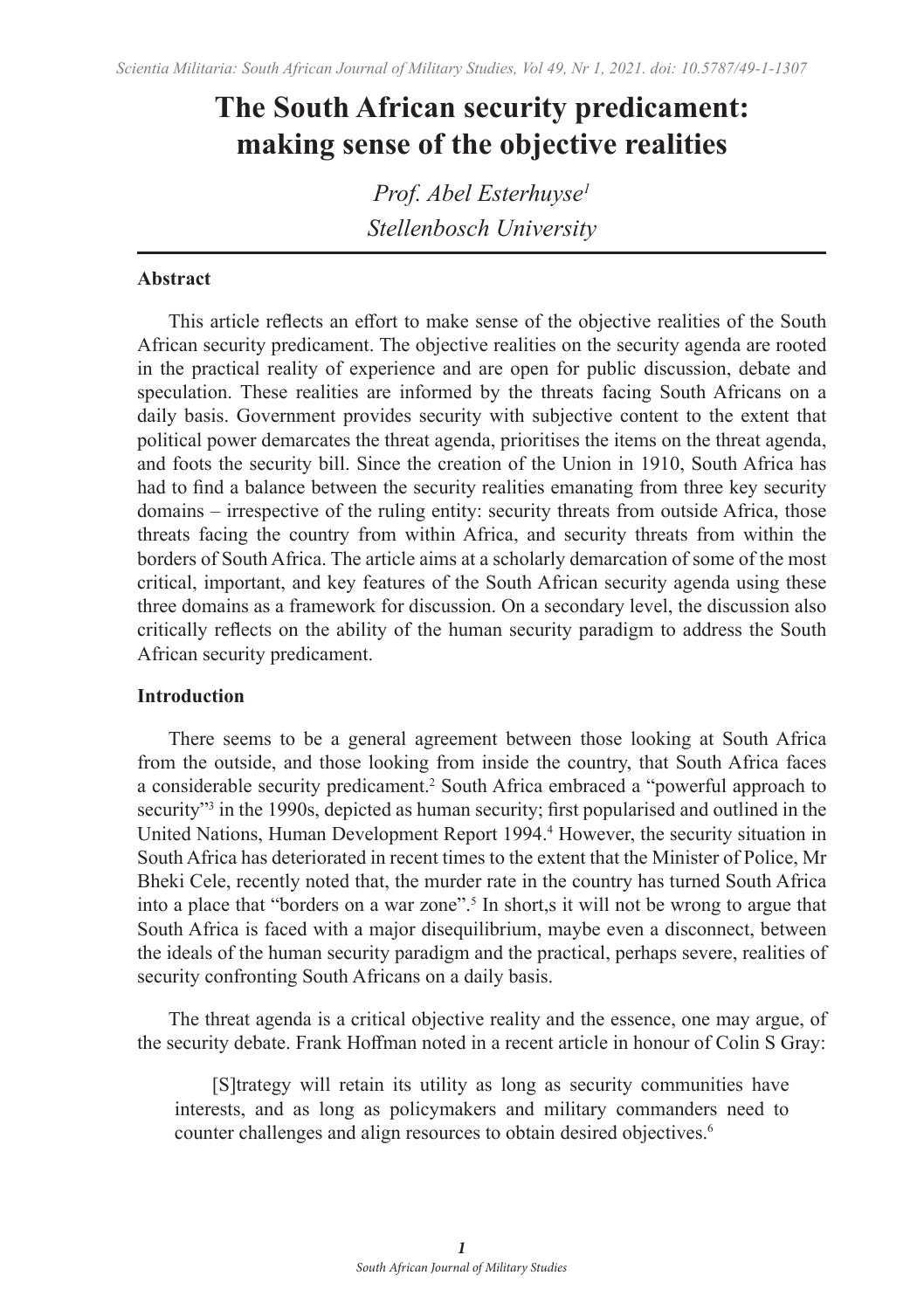Thus, and by implication, as long as security communities exist, they will have to deal with the harsh realities of the threat agenda as a key driver of all security and strategic processes. Of course, the threat agenda is not the only variable and driver for security communities in their strategic processes. Yet, it is safe to argue that no strategic process will be legitimate without due consideration of the critical objective security realities of the threat agenda.<sup>7</sup>

The intelligence community has a decisive role in the exploration of the threat agenda. In general, the intelligence and scholarly communities make use of the same methodological practices to process information. The intelligence community processes information into actionable intelligence; the scholarly community processes information into purposeful knowledge. In the case of the intelligence community, the gathering and processing of information and the final intelligence products, comprises a closed, often confidential process, which is covered in secrecy. This brings a complex dynamic to the fore in terms of the reliability and validity of intelligence products and the range of variables and factors that have to ensure precisely that.<sup>8</sup> In the academic community, the approach is always to be as transparent and as open as possible, and to submit the data, the methodological processes, and the final product of research to open and public debate and the scrutiny of peer reviews. The scholarly community in South Africa has an important responsibility in asking critical questions about the threat agenda as a key driver of the security debate.

Since the creation of the Union in 1910, South Africa has had to find a balance between the critical threat realities emanating from three key security domains – irrespective of the ruling entity: security threats from outside Africa, from within Africa, and from within the borders of South Africa.<sup>9</sup> From these three, the domestic threat agenda has always been the most prominent, and the current security situation is no exception in this regard. Thus, although all three threat domains have been analysed, it was done with an understanding that the current security situation is almost exclusively and predominantly shaped by domestic realties.

The article aims to present a scholarly demarcation of some of the most critical, important and key features of the South African security agenda using these three threat domains as a framework for discussion. The aim is not to downplay or discredit the intelligence processes or the human security agenda. Rather, an analysis of the South African threat agenda, by implication, is to raise serious concerns about the ability of the human security paradigm to deal with the current threat realities facing the country. The article also does not aim to reflect a detailed analysis of every item on the security agenda. Instead, the intention is to provide a framework for scholarly analysis and debate of the key features driving the South African security agenda. Methodologically, the article is inductive in nature, relying almost exclusively on a literature review and qualitative analysis of the issues under discussion. Arguing from a strategic studies perspective, the author relies almost exclusively on a neo-realist paradigm.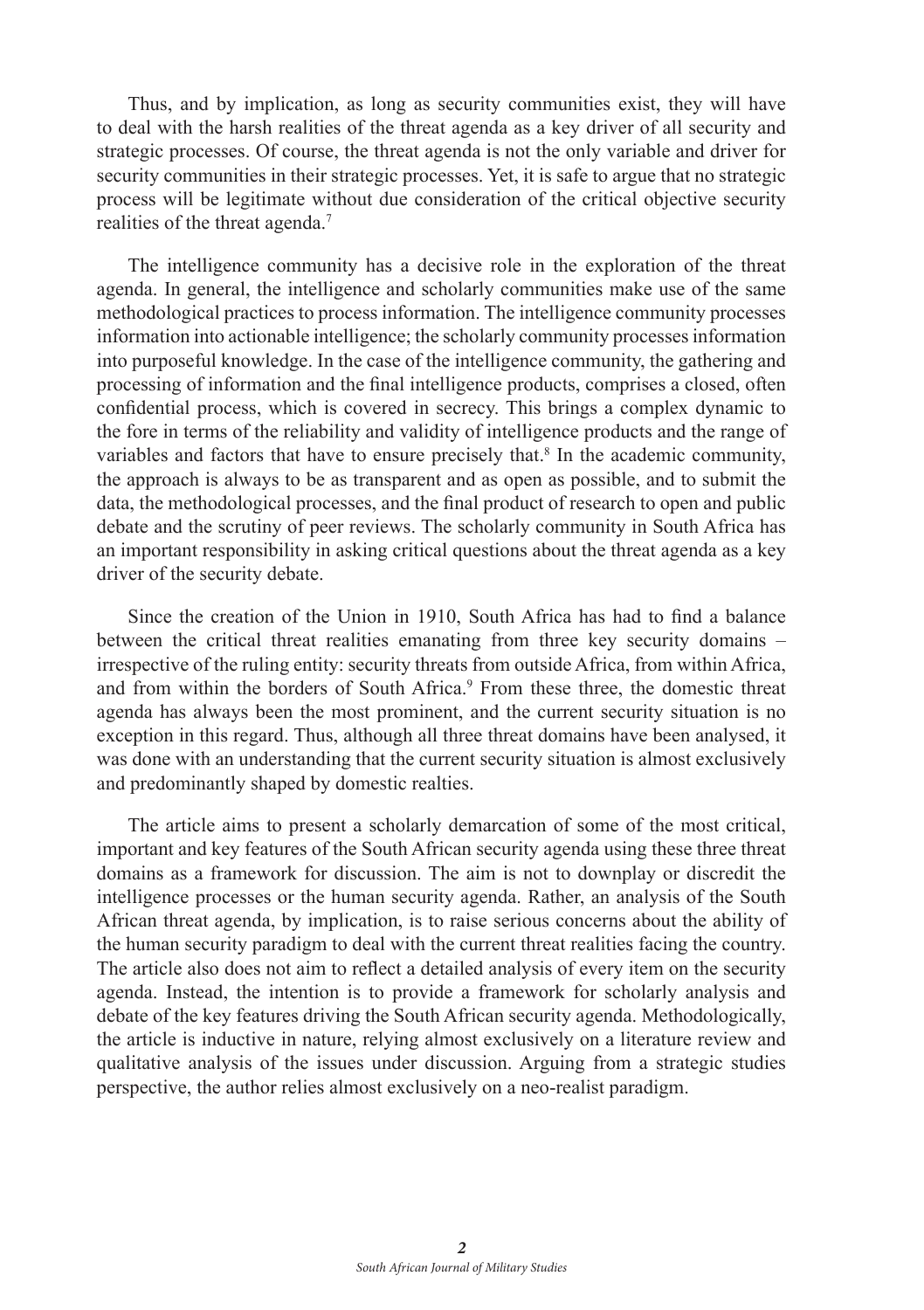## **A word on security predicaments and threat perspectives**

The idea of human security has its roots in the theoretical perspectives on security popularised by Barry Buzan and others in the 1980s and early 1990s. Buzan delineates security as the pursuit of freedom from threat and the ability of states and societies to maintain their independent identity and their functional integrity against forces of change, which they see as hostile.<sup>10</sup> For Buzan, security does not only concern the survival of the entity to be secured, but it also reasonably includes a substantial range of concerns about the conditions of existence. The 1990s consequently saw an existential debate on security in the post-Cold War literature on the so-called deepening and broadening of the security agenda. The 'deepening debate' centres on questions about which entity or entities, other than the state, should be secured, whilst the 'broadening debate' concerns the conditions of that security. The security debate in the 1990s culminated in a general agreement that the state is not the only referent object of security, and that the security forces are not the only pathway to security; in fact, security – it is argued – is also about a range of political, economic, social, and other conditions that define the nature of security for the referent object.<sup>11</sup>

However, the debate on the all-embracing definition of security was very much a normative inside-out reflection on security as an ideal condition; an effort to conceptualise the ideal theoretical nature of security as a risk-free condition. Although the debate recognised that security is threatened from the outside, it did not concern itself much with the outside-in practical realities of the threat agenda in the post-Cold War world. The deliberations tended to centre mainly on domestic vulnerabilities as primary driver of security. In fact, as the debate on security unfolded in the 1990s, the threat agenda was very much open for debate and in flux. As the realities of the post-Cold War era unfolded in the 2000s, it became quite clear that the end of the Cold War was not, in the words of Francis Fukuyama, the end of history or the era of perfect peace that the world has been waiting for throughout its existence.12 More specifically, a view evolved that perhaps too much emphasis was placed on the de-militarised conceptions of security without due consideration of the harsh realities of the threat agenda and their influence on security. There was a growing recognition that, although other referent objects of security assisted in the creation of an understanding of what had to be secured, the role of the state and its security apparatus remained fundamental in and central to the process of security.<sup>13</sup>

Security, like strategy, is a highly philosophical notion with no independent physical reality; it is by nature highly elusive and conceptual.<sup>14</sup> However, like strategy, security is at the same time, very much a practical notion rooted in questions about how it is to be achieved, whether the idea will work, and how it must be done.15 The question for South Africa is how to debate security in such a way as to contextualise the elusive theoretical setting; yet, at the same time, address the concrete practical realities of security facing South African citizens on a daily basis. In short, it is about how to breach the divide between the conceptual and the practical realities of security in South Africa.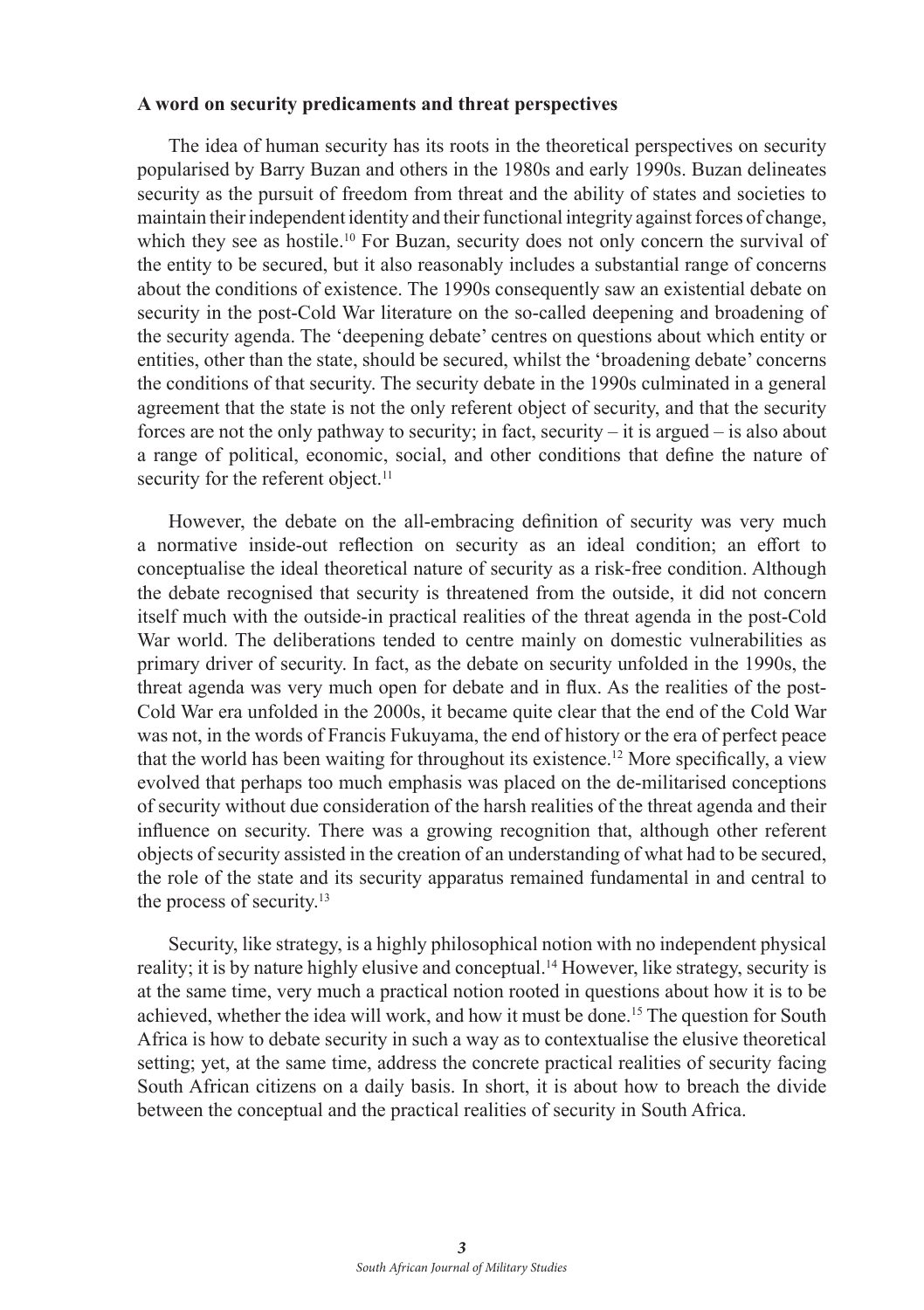From a theoretical perspective, security has both an objective and subjective reality. It is objective to the extent that the threats facing South Africa are fundamental in affecting every citizen directly. The security and threat agenda, as such, is open for public discussion, debate, and speculation. The threats facing South Africans daily are a harsh objective reality. However, security is also subjective to the extent that it is government – i.e., political power – that provides security with content, demarcates the threat agenda, prioritises the items on the threat agenda, and foots the security bill. How do we align the practical objective realities of security facing South African citizens on a daily basis with the subjective, often ideological, views of government on security?

The South African threat agenda is expansive, open for debate and often constructed from the eye of the beholder. Expansive approaches to security, human security in the case of South Africa, are unavoidable if security is understood as being about alleviating the threats faced by the people rather than the state. However, expansive security agendas are notoriously difficult to deal with. Firstly, as Booth and others point out, placing threats in order of priority is a problem that must be resolved in the political process. Political processes are messy and loaded with animosity.16 The debate about the threat agenda then often translates into a threat-induced process.17 This is a very true and visible reality of security in South Africa with factors such as race and economic inequality often being important drivers in the debate about security.

Secondly, expansive security approaches tend to steer away from the military core of security and run the risk of being too broad to be of any practical value. In short, it is difficult to operationalise expansive approaches to security. Debates on human security often translate into deliberations about the general well-being of society.18 Quite where societal concerns cease to merit the urgency of the 'security' label – which identifies threats as significant enough to warrant emergency action and exceptional measures including the use of force – and become part of everyday uncertainties of life, is one of the difficulties of human security.<sup>19</sup> Thus, expansive definitions of security that tend to place the emphasis on the well-being of society may translate into security as a concept losing much of its value as a theoretical and planning construct for the security community. Has this perhaps been the case in South Africa?

## **International realities of South African insecurity**

It is difficult to make security predictions in a time that has seen the spreading of the COVID-19 virus as a major global 'black swan event'. It is possible, however, to demarcate a number of international developments that inform South African security realities at present. **Firstly**, and from a global balance-of-power perspective, the Trump doctrine of 'America first' seems to have created some interesting international leadership vacuums and opportunities as the United States (US) is stepping down from its role as international policeman and, more importantly, the funder of international organisations.20 The world order, constructed in the aftermath of the Second World War to serve mostly Western interests, and the post-Cold War era of US hyper-power status, is ending. The political and economic aspirations of both Russia and China – and perhaps India as well – are on the rise, and both Russia and China approach the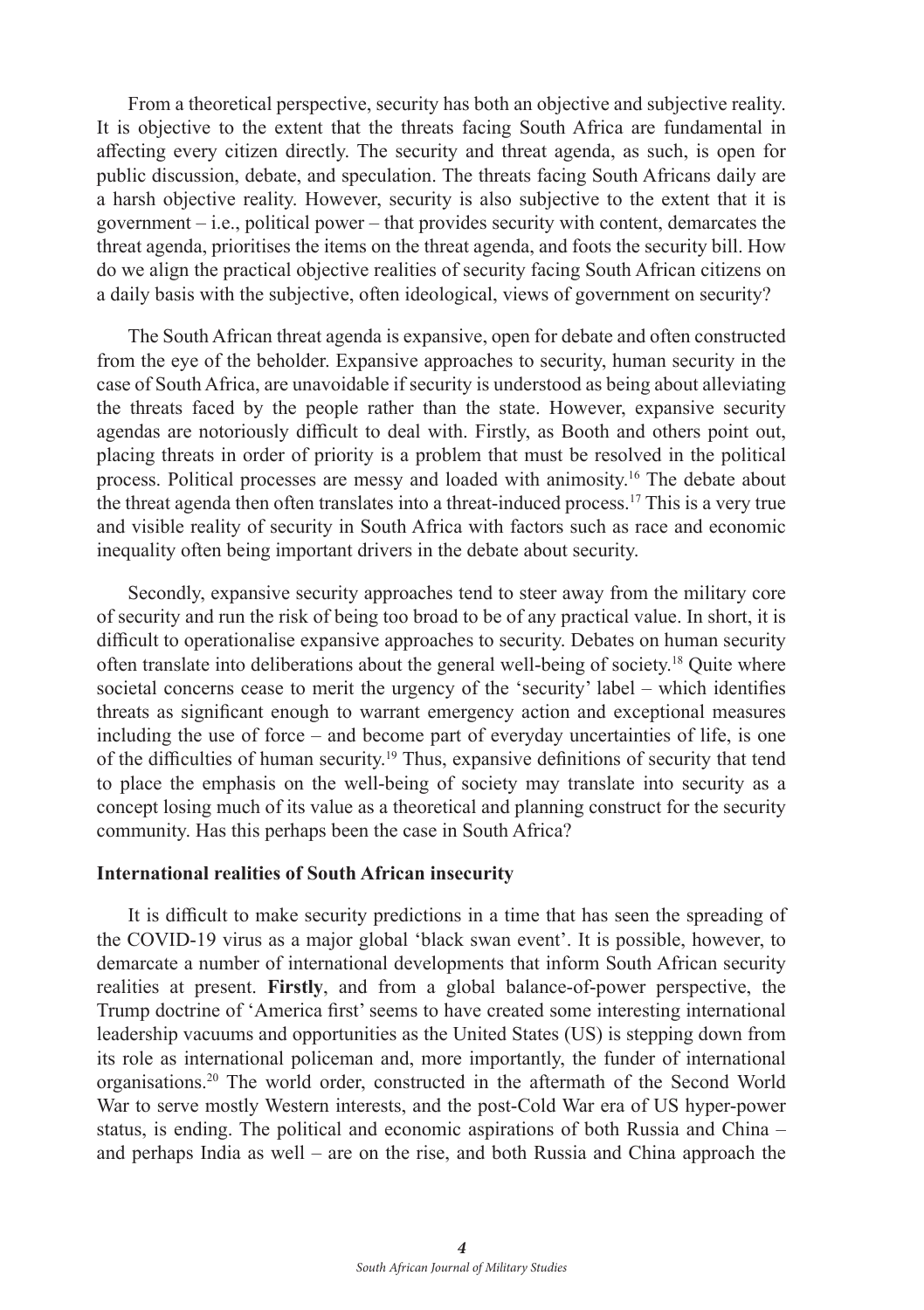West with suspicion and distrust.<sup>21</sup> From a strategic perspective, however, they face in opposite directions with Russia looking west and China looking east.

From a futures perspective, it is quite clear that Western countries are increasingly stepping away from involvement in African security or maintain a light footprint in terms of military boots on the ground.<sup>22</sup> The strategy of the West towards African security is Clausewitzian in nature. Europe prefers old-school government-togovernment diplomacy. The United States relies on trade, the economy, low-level security assistance and, if they have to, the employment of unmanned kinetic systems for security purposes.<sup>23</sup> The rising powers, specifically Russia, China and Turkey, tend to favour an indirect Sun Tzu approach. Their preference seems to lean towards longterm engagements with diplomacy that is much more personal, party-to-party and issuedriven.<sup>24</sup> Their security involvement in Africa is often informed by arms transfers,<sup>25</sup> cyber-driven approaches, and  $-$  if direct deployment is required  $-$  the employment of private military contractors as an extension of their intelligence apparatus. There is no doubt that they have extensive exploitive economic interests in Africa from both a raw materials and market perspective. Africa is however increasingly viewing their involvement in the continent in neo-colonial terms. It also set these powers up in direct competition to South African economic and security interests in Africa.26

**Secondly**, changing big-power geostrategic realities closely intertwines with regional security rivalry, dynamics and insecurities, and the evolvement, role and influence of failing and rogue states. For quite some time, the attention of the world, in this regard, has been on the Middle East region, and on countries like North Korea and Iran. The American idea of a Global War on Terror (GWOT) not only destabilises the balance of power relationships in the Middle East; it also creates new interregional animosities, complex emergencies and alliances. Moreover, it draws external forces of instability into the region. The ignition of smouldering regional instabilities, through external interference, is also spreading to and unfolding in Africa. This is clearly visible in places like Libya, Mali and the Sahel region. East Africa, with Somalia as epicentre, is also a growing concern. In Africa, outside interference is not always of a military nature. In the case of Mozambique and the arch of instability in the central regions of Africa, much of what had unfolded was – and still is – the result of economic opportunities.<sup>27</sup>

**Thirdly**, worldwide, political security is in decline; politics in general seems to be in a credibility and legitimacy crisis.<sup>28</sup> More specifically, the 1990s idea of democracy as the general and quick-fix solution for many of the political problems in the world has faded with the Western liberal political agenda progressively turning on itself in a paradoxical self-destructive manner.<sup>29</sup> Worldwide, the middle class is politically and economically in decline; the rich are getting richer and the poor are getting poorer. In a computerised globalised financial system, capital moves fast and easily to safe and stable locations.<sup>30</sup> A number of key trends unfold in tandem with the growing political tension of a disappearing middle class and a liberal agenda that are to affect South African security directly.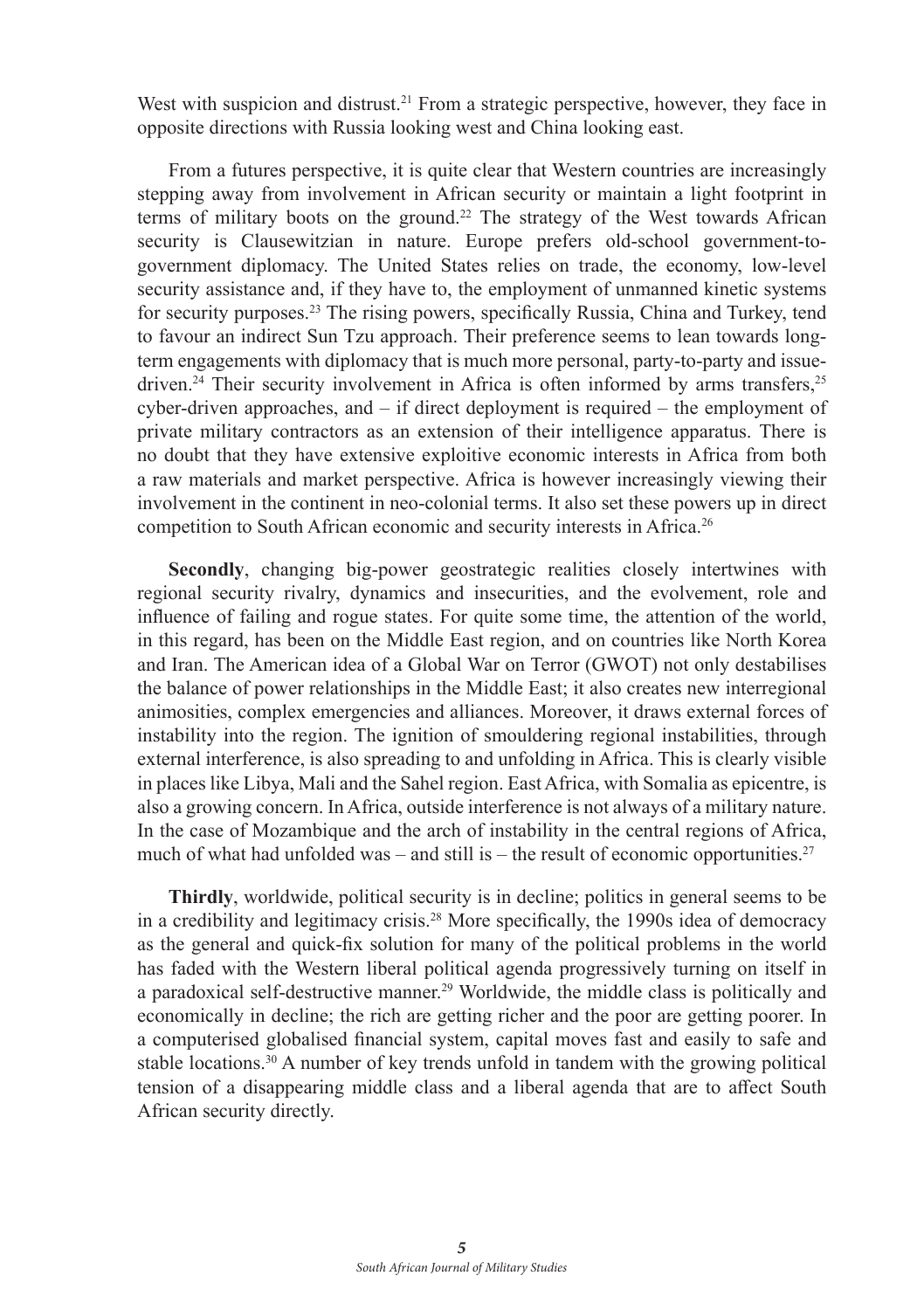Since the end of the Cold War, ideology has lost much of its attractiveness or flavour as a tool for political enlistment. Instead, political mobilisation increasingly relies on anti-establishment rhetoric and religious preferences. Moreover, individualised political leadership and in-group/out-group political rhetoric drives the rise of political populism. Populism covers the broad political spectrum and includes a range of political stances that emphasise the idea of 'the people' and often juxtapose this group against 'the elite'.31 The decline in liberal political tolerance, anti-establishment rhetoric and rising populism translates into a culture of violent protest at grassroots level. What unfolded in France and the United States were textbook examples in this regard.32 Violent protest is issue-driven and not necessarily based on party politics. Mobilisation is bottom-up, often highly emotional, and ranges across the broad political spectrum. Identity politics, lack of service delivery, religion and culture are key drivers of violent protests.<sup>33</sup>

**Fourthly**, demographics have always been and are again coming to the fore as a key feature of international politics and security. Both positive and negative migration reflects the reality of the current world order and of the African security landscape. Uncontrolled migration unfortunately often leads to tension and mutual feelings of enmity between the developed and developing worlds. The developing world is under pressure in the provision of basic needs and services, and the developed world is facing the reality of a growing pensioning population, skills shortages, and the policing of hardened borders. The impact of these political security realities is already unfolding in Southern Africa and is due to influence the South African security outlook in the years to come 34

**Lastly**, cyberspace is becoming both a positive and negative reality of international relations and security. Cyberspace relations are increasingly tying the world together, and the possibilities of cooperation and interaction between countries and a multitude of actors at different levels and in different spheres in the international domain are almost innumerable. The cyber domain is increasingly not only a complementary domain, but also an independent low-cost platform of near instantaneous interaction between states, and between state and sub-, trans-, and non-state actors. The stealth nature of cyber power, the possibility of non-attribution, and the dangers of cyber security raise the possibility of the offensive use of the cyber domain as an instrument of strategic effect.<sup>35</sup> South Africa, in particular, is very vulnerable in this regard.36 The South African economy, its banking sector in particular, relies quite heavily on the cyber domain in its interaction with the rest of the world – and South Africa has not yet invested comprehensively in the cyber security domain.37 Both domestic and foreign criminals continue to target South African businesses, with increasing cases in the healthcare and financial services industries as a cause for concern.38 Thus, as the grandiose plans of the South African government for a "knowledge-based economy" unfolds, cyber security, especially protection against the offensive use of cyber from outside the African security domain, is to become a critical security concern.<sup>39</sup>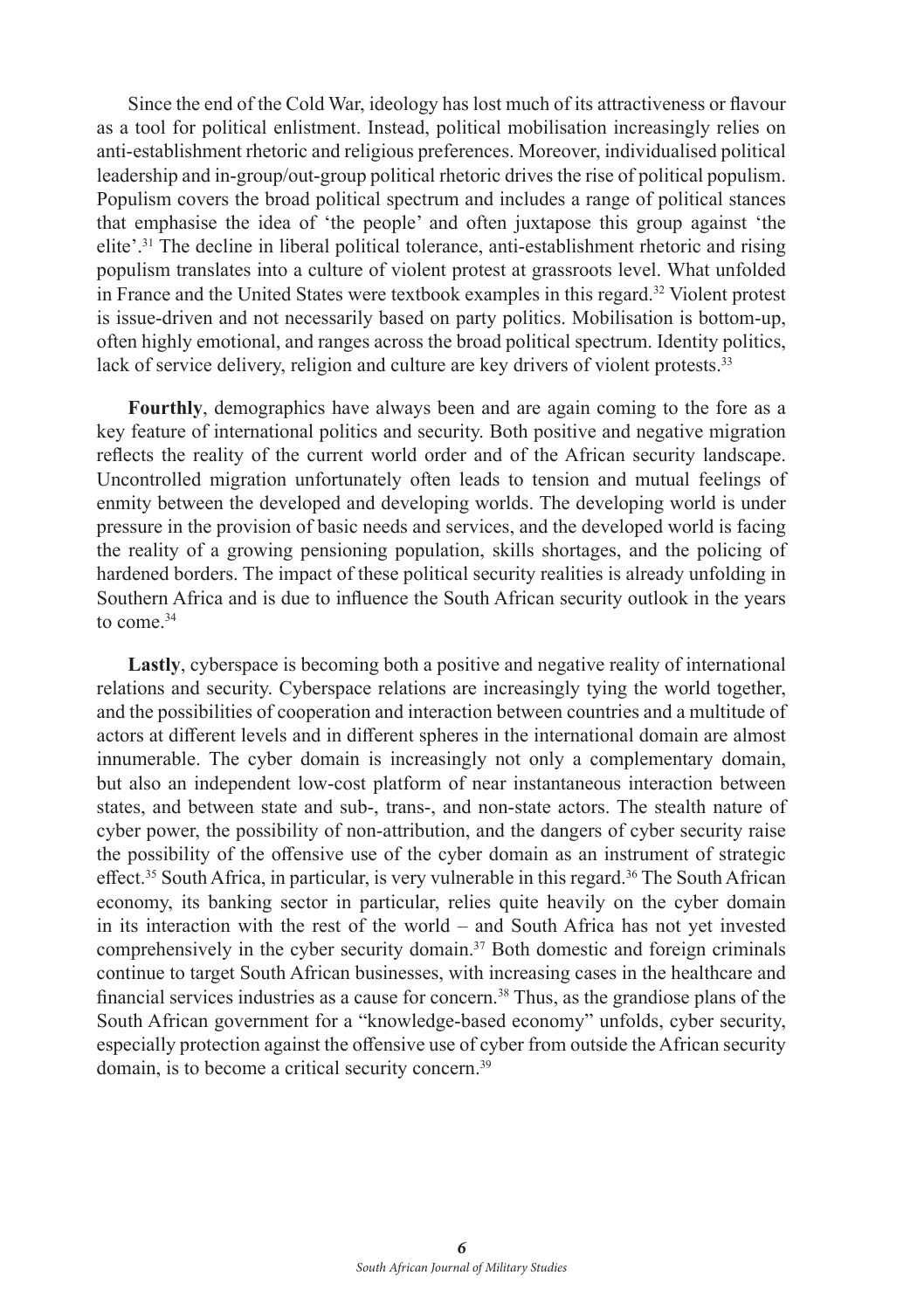## **African and regional insecurities**

What are the key features of the African strategic landscape that influence and shape South African security? This question is rooted in the reality that South Africa cannot exist as an island of stability – or instability – in a sea called Africa. African insecurity – conflict, violence and war in particular – always had a defining influence on the South African security outlook. As a point of reference, it will serve South Africa well to reflect on who the actors and the victims are in the contemporary African security landscape. States are not necessarily the only actors in the African security domain anymore. International, continental, and regional organisations and sub-, trans-, and non-state actors are growing as key role players in the African security domain. Indirect deaths, or what the West euphemistically refers to as 'collateral damage', is responsible for most of the deaths resulting from African insecurity: members from nongovernmental organisations (NGOs), humanitarian aid workers, refugees, women and children. These deaths are often exacerbated by disease and malnutrition in complex security emergencies.<sup>40</sup> It is also worth noting that the political geography of African insecurity still matters with threats that are experienced more intensely in some areas than in other. These include war zones, informal settlements, townships and shanty towns, refugee and displacement camps and rural areas.

Insecurity in Africa, **firstly**, is mostly associated with armed conflict, and conflict has been a recurrent reality of African insecurity. African conflicts are diverse in nature – from post-colonial struggles to boundary and territorial disputes, secessionist movements and annexations, access to resources, identity conflicts, and conflicts induced by poverty, denial, and perceived or real injustices.<sup>41</sup> The predictors of conflict in Africa, however, persist, and conflict is due to re-emerge. African states remain relatively poor; governments are weak; race, ethnicity, religion and geography divide societies; and populations are growing with large numbers of energetic, yet unskilled, unemployed and frustrated youths in urban concentrations. Moreover, most African democratic structures remain relatively weak, skills are low, finances scarce, incentives in favour of the private sector are rare, and identity and patronage remain an operating principle. In addition, there is no intellectual alternative to democracy in Africa. The process of democratic consolidation, however, is difficult, and democracy in Africa is not necessarily translating into good governance, services, and goods.42

In Africa, the use of armed forces at state level is driven principally by the struggle for access to state power and resources. Conflict occurring on the margins or outside of the society of states occurs for reasons other than acquiring state power and by a range of non-state actors. These include warlord factions, clans, tribes and various types of militias. Conflict in Africa will continue to unfold as protracted interstate violence, as contested government transitions are rooted in problems of democratic deficits and often minority rule, and violence manifests as mutual destabilisation between states.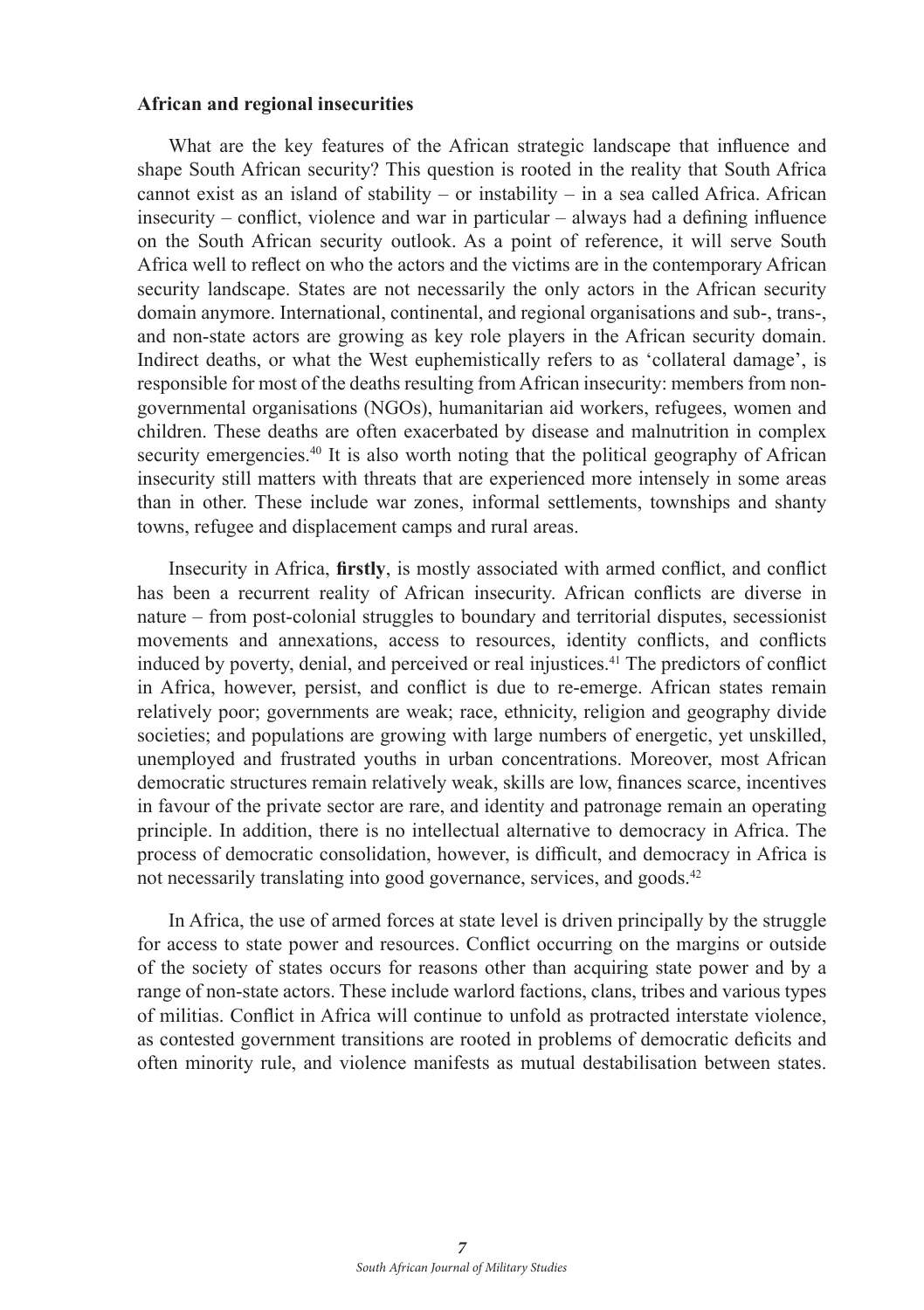State-based armed conflicts are on the rise in Africa. This is also true of popular protests. Religion is a growing driver of conflict in Africa. And as is the case elsewhere in the world, African conflict will see a rise in the use of remote forms of violence, especially improvised explosive devices (IEDs) and suicide bombings. Environmental changes, together with a lack of growth in service delivery capabilities, nurture the growth of livelihood struggles in Africa.<sup>43</sup> Armed conflict often translates into regional insecurities and complex emergencies.

**Secondly**, religion is a growing source of conflict, instability, and insecurity in Africa. For South Africans, the idea of radical Islam comes heavily loaded with ideological and political baggage and provokes strong emotions either way.44 Paul Collier argues that the rise of radical Islam, together with an exponential growth in natural resource extraction, is the most critical threat facing Africa.45 A recent report by the African Center for Strategic Studies, notes that African militant Islamist groups have of late seen a nearly uninterrupted growth in violent activity. However, the focus of these groups shifted over time. Militant groups in the Sahel, the Lake Chad Basin and Mozambique have exhibited the sharpest increases in violent activity over the past year. This goes hand in hand with an expansion in violence against civilians<sup>46</sup> (see Figure 1).



Figure 1: Violent events involving militant Islamist groups in Africa.<sup>47</sup>

Islamic induced conflicts in sub-Saharan Africa are at the receiving end of an influx of so-called 'foreign fighters', with the influx in Mozambique having the potential to affect South African security directly.<sup>48</sup> Foreign fighters may join a militant group from a foreign state, regional or otherwise. In Africa, foreign fighters normally arrive in small groups from a neighbouring state. Three particular factors seem to underpin the current influx of foreign fighters: the growing propagation of Islamic insurgency; the escalation of inter-militant competition in various complex emergencies; and the detrimental effect of the COVID-19 crisis on state capacity, border security and economic growth. These trends are clearly visible in Mozambique, for example. The arrival of foreign fighters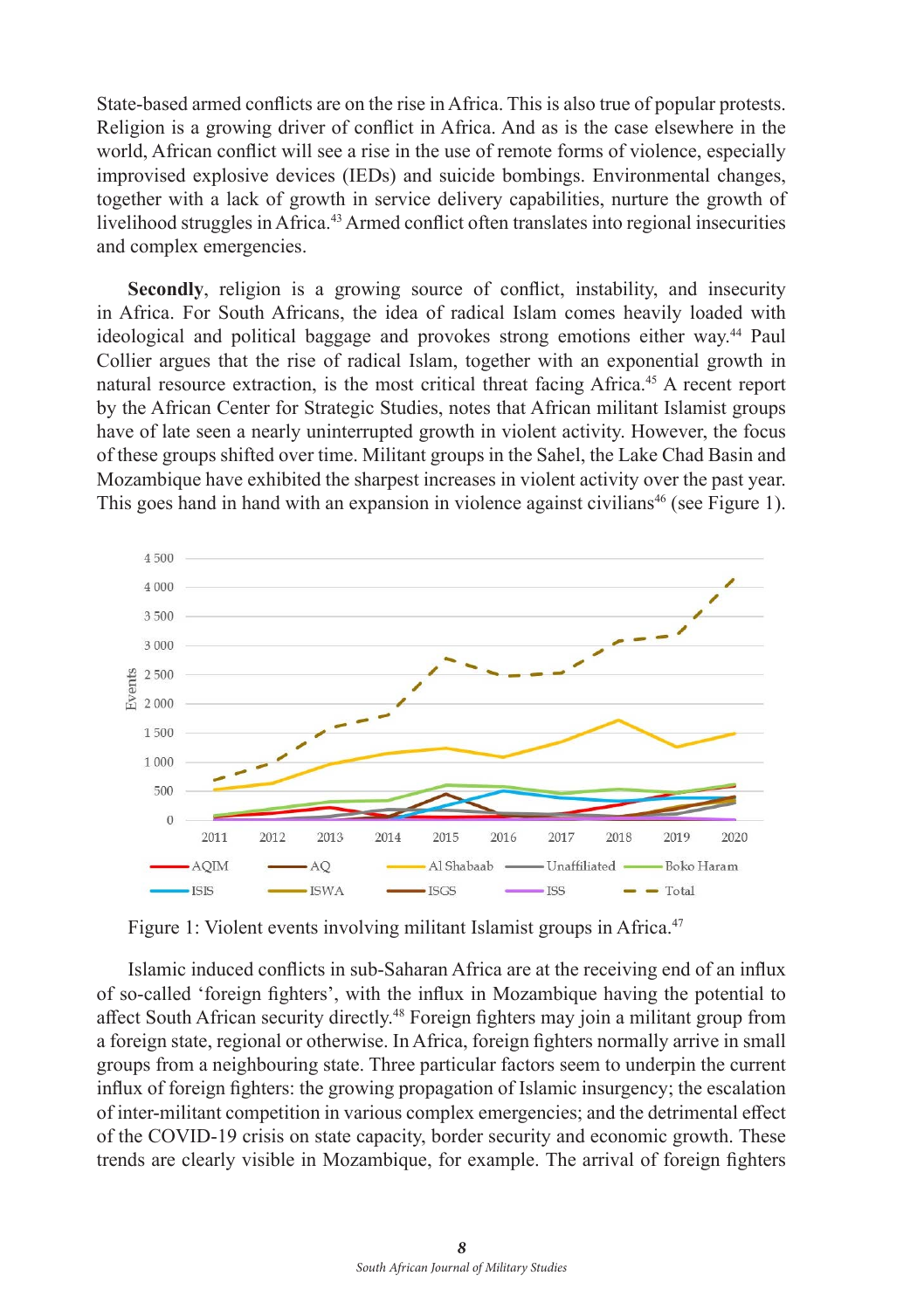tends to make Islamic insurgencies more resilient to military defeat, as these fighters have an expanding effect on the tactical toolbox of the insurgent movement. Moreover, foreign Islamic insurgents often increase the severity of targeted violence against civilians in a conflict area.49 Mozambique is a textbook example of what happens if these trends coincide in time and place. The convergence of radical Islam, natural resource exploitation, and influx of foreign fighters in the future will cause African insecurity to increase in complexity and intensity.50 For South Africa, in particular, this will have direct security implications.

**Thirdly**, resource exploitation, the so-called 'resource curse', is not a new phenomenon in Africa. The exploitation of African resources by out-of-area actors has a history that predates the colonial period in Africa. Yet, Africans mostly associate the colonial and the post-independent Cold War periods with the exploitation of African resources.51 From a security perspective, Africa's economy is dependent on both resources and the export of raw materials. Yet, it is also vulnerable because of its resources. Africa's real economic challenge is its inability or failure to industrialise and process its resources and raw materials into consumer goods and products inside Africa. Without a value-added industrialised economy, the resource curse will persist. And Africa will remain dependent on exports and without the jobs that are urgently needed for the growing population.<sup>52</sup>

At present, though, Africa is moving into a third cycle of dependency and exploitation in the aftermath of, firstly, the colonial era and, secondly, the Cold War period of conflict and exploitation. Whereas European countries plundered African resources in the colonial period, and Russia, the United States and countries like Cuba were the key role players in Africa during the Cold War, it seems as if China, and more recently also Russia and Turkey, have become the primary beneficiaries of African resources in the post-Cold War era. The models of exploitation differ from period to period. More recently, China seems to be willing to invest comprehensively in the building of infrastructure and capital projects in Africa. Whereas the Western model was based on keeping Africa dependent by means of 'aid', China is providing their assistance by means of favourable loans that have to be paid back over time, often through favourable access to African resources. Many of the capital projects in Africa, however, are executed with foreign capital, foreign labour and foreign equipment. The projects do not necessarily translate into knowledge and skills transfer, African job creation, and the development of the African labour market. South Africa, in particular, has seen a tremendous process of de-industrialisation in the last 20 years. Not only does South African companies have to compete with these powers in Africa but, as a state involved in a process of de-industrialisation, South Africa will also become more dependent on the export of raw materials and resources to many of these powers.<sup>53</sup>

**Fourthly,** organised crime is a growing driver of insecurity in Africa that will affect South African insecurity directly.54 Organised crime is closely linked to corruption from a stability and security perspective. In Africa, organised crime networks – as is the case in Mozambique at present – have been involved in the illicit trade in wildlife, timber, gems, gold and narcotics, including heroin, as well as human trafficking.<sup>55</sup> The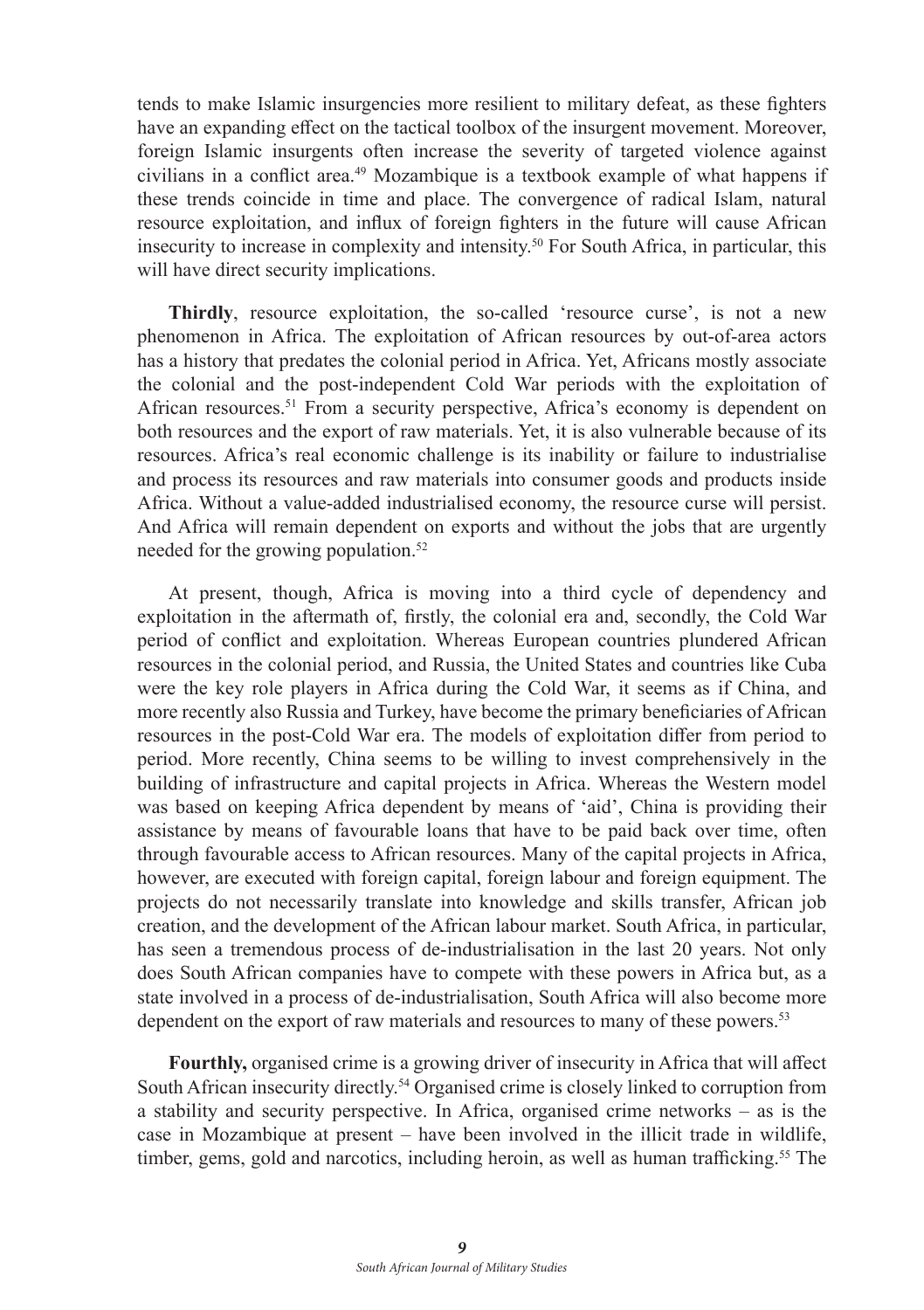corruption that the organised crime networks promote often involve state actors, such as the police. Corruption in African security forces frequently exacerbates the public's distrust of government and feeds the narrative that the government is not on the side of populace.56

Transnational organised crime obviously has a regional and often also international interface. Tanzanians and people from Mali, Ethiopia, the Democratic Republic of the Congo, Rwanda, Somalia, Nigeria and Cameroon, for example, are involved in the criminal markets of northern Mozambique. The same is true of criminal groups from South Asia (heroin), China (timber and ivory) and Thailand (gems) in various countries in Southern Africa. Drugs produced in Afghanistan are transported along the maritime trade routes along the East African coastline from Somalia to northern Mozambique. Heroin enters Mozambique via the port of Pemba in Cabo Delgado and that of Nacala in neighbouring Nampula Province. Large shipments of heroin are also entering Mozambique by road from Tanzania and Kenya. Bribery and a general lack of law enforcement accompany these criminal activities. The heroin arriving by road and in the ports is then shipped by road to South Africa and much of it by air to Europe.<sup>57</sup>

Organised crime and resource exploitation often converge in the growing insecurity resulting from the exploitation of African wildlife, flora and fauna. African wildlife, flora and fauna are also in competition with the livelihood struggles of African people due to worldwide climate and environmental changes.58 The most critical socalled 'green security issue' in Africa is the surging demand for ivory and rhino horn, especially in Asia, which has put Africa's elephants and rhinoceroses on the path to extinction.<sup>59</sup> Yet, as the Organised Crime Index Africa 2019 points out, organised crime is often overlooked because the harms caused by organised crime are usually obscured in the 'underworld', hidden in the shadows of remote borderlands, concealed in secret jurisdictions, or felt most keenly by underserved communities in Africa.<sup>60</sup>

Fifth, the realities of African insecurity are affecting African demographics, as people are trying to escape conflict, hunger, poverty and deprivation.<sup>61</sup> The  $2018$ *State of peace and security in Africa (SPSA) report* notes that intra-African migration towards cities and more prosperous countries and regions will continue to accelerate and grow into a bigger challenge in the years to come as the migration overlaps with other structural weaknesses that African governments are not in a position to tackle with determination.62 More specifically, African governments seem to have little political will and capacity to deal with the problem of illegal migration in a comprehensive manner. Simply throwing money at the issue is unlikely to address the underlying structural issues that create youth and citizen vulnerabilities underpinning the problem of illegal migration.<sup>63</sup>

In South Africa, the large influx of illegal and undocumented migrants already led to an outburst of xenophobic attacks, especially in poor and informal communities where these immigrants compete with South Africans for jobs and access to goods and services. France Maphosa and Christopher Ntau outline the nature of this problem in Africa by arguing that, while migrants in general, whether documented or undocumented, are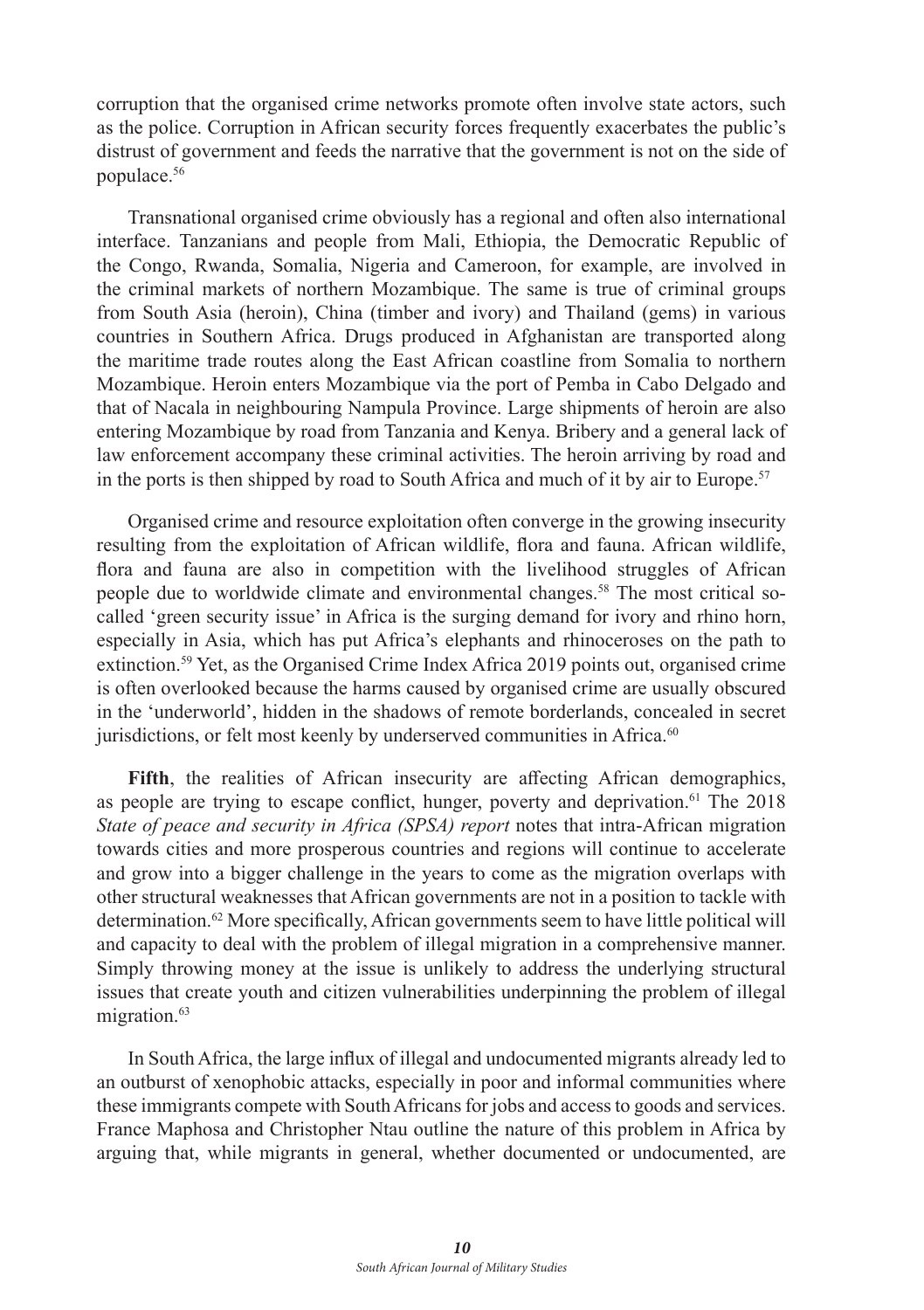targets of violence, exploitation and discrimination in many countries, undocumented migrants are particularly vulnerable because of their 'illegal' status. Although violence against undocumented migrants is not formally endorsed by African states, their description as a problem or a threat to society places such migrants in a state of exception, which is virtually outside the protection of the law.64 This is not a problem that will fade from either the African or South African security landscape in the years to come; instead, it is growing in intensity and scope.<sup>65</sup> In South Africa, for example, this has most recently played out in deadly attacks on 'foreign' truck drivers.

**Lastly**, from a statutory defence perspective, the point needs to be made that Africa is perhaps the most under-defended piece of real estate in the world.<sup>66</sup> Foreign military interventions in Africa exacerbate this problem as it often translates into a lack of urgency and professionalism in African armed forces – a mentality of 'someone else will take care of our problems'.<sup> $67$ </sup> Otto von Bismarck is often quoted for having said that there will always be a military within the borders of the state: either one's own or that of someone else. In Africa, that 'other' military is often a rebel movement, an intervening non-African foreign military, a peacekeeping force, or the military of a neighbouring state. This is not to say that professional armed forces are not to be found in Africa.<sup>68</sup> In Africa in general, however, nothing is indicative of the fact that the disregard for their armed forces is due to change in the near future, as African states continue down the path of military neglect, military corruption and under-budgeting for defence.<sup>69</sup>

The lack of credible defence capabilities in many African countries is a key driver in the efforts by the African Union to develop a comprehensive peace and security architecture for Africa. The so-called African Peace and Security Architecture (APSA) focuses specifically on conflict prevention, conflict management and peace building.70 APSA is operationalised by initiatives that include a Continental Early Warning System (CEWS) and an effort to set up an African Standby Force (ASF) by means of a so-called Regional Mechanism (RM). One of the enduring challenges facing APSA, however, is capacity. Financially, it is strongly dependent on external sources, and for troop and capacity contribution, on the member states.<sup>71</sup>

South Africa is a key state in the security structure of the Southern African Development Community (SADC). Although South Africa's declared approach to security challenges in Africa has always emphasised the need for cooperation and multilateral approaches, the reality of South African involvement in APSA is one of pragmatism. South African military deployments in Lesotho, Burundi, the Central African Republic and the Democratic Republic of the Congo clearly reflected this reality.72 How this is to unfold in future in South Africa's involvement in APSA and how it is to influence South African security itself, are open for debate.

### **South African domestic insecurities**

South African domestic security always had a dynamic of its own. The dialectic between external threats and internal vulnerabilities drives this dynamic. A number of key variables decisively influence South African dynamics at present.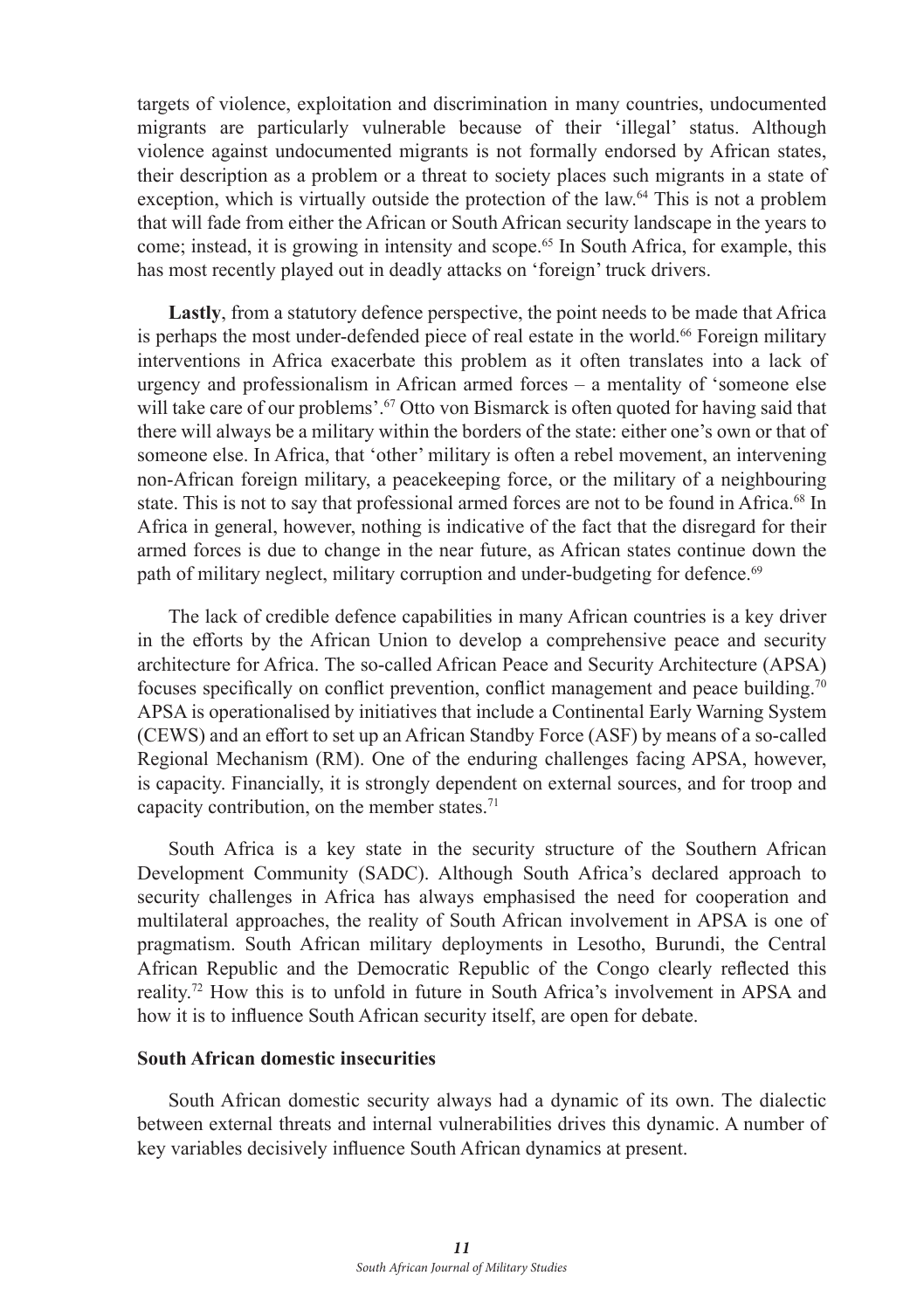**Firstly**, South African **border security** is located on the fault line between external threats and internal vulnerabilities and will grow in importance in future. The effective management of South African borders underpins three critical domains of South African insecurity: negative and illegal migration from the rest of Africa, the interaction of violent and organised crime from within with what is unfolding in the region, and transnational green and environmental security.73 The latter is a direct result of the poaching of South African wildlife on land and at sea. The critical challenge that has not yet been resolved by South African security forces is that these challenges are neither domestic nor foreign; they unfold in the fault lines between these domains. As a forthcoming attraction, the doubt within the South African security services about who is responsible for what in addressing these security challenges, needs to be resolved. Moreover, the question of whether South African borders should be managed as hard or soft borders has to be settled as a matter of urgency in the name of improved security.<sup>74</sup>

**Secondly,** it is almost impossible to consider and assess the drivers, and the dialectic among the drivers, of the growing **criminal insurgency**<sup>75</sup> facing South African society. However, the insurgence is deeply rooted in the lack of economic growth, government corruption and – because of the interplay between these two – an exponential decline of governance and services. This is amplified by a growing lack of proficiency in the government sector, especially in rural areas. These realities ought to be tied to the argument by Killebrew that crime, terrorism, and insurgency differ mainly in scale, and distinctions are becoming less meaningful in the contemporary era.76 One must accept that the scale of the problem is a threat to the security and stability of the state. No doubt, though, that organised crime, corruption, lawlessness, and extreme levels of homicide in certain geographical areas and communities in South Africa are increasingly threatening the stability of the country as a whole.<sup>77</sup> Mentally and geographically, South Africa increasingly functions in enclaved mode at provincial, municipal and neighbourhood level. Instead of becoming a more integrated and open society, it tends to be more siloed, exclusive and cocoonistic.78 There is absolutely no indication that government will be able to alter these trends and realities significantly in future.<sup>79</sup>

**Thirdly,** recent developments involving the professionalism of the **security forces** in the SADC region do not bode well for the future. The security forces are often closely aligned with the ruling party and enmeshed in its factional politics.<sup>80</sup> Their constitutions may insist that the security services must be politically non-partisan. However, the executives and the ruling parties constantly blur the boundaries between the party and the state bureaucracy.<sup>81</sup> This situation is reinforced by the enduring affinity between politicians of the ruling party and members of the security forces who served together during the liberation struggles.<sup>82</sup> Not only are officers who are seen as loyal often not retired from service; their service increasingly appears to be based on personal loyalties and connections rather than on professional integrity and loyalty.83 Thus, instead of the security community and political domains serving the interests of society, society and the security forces are increasingly expected to serve the interests of the ruling elite.<sup>84</sup>

In South Africa and from a civil-military perspective the oversight over the security forces is a growing cause of concern. This is tied to the growing disregard in both the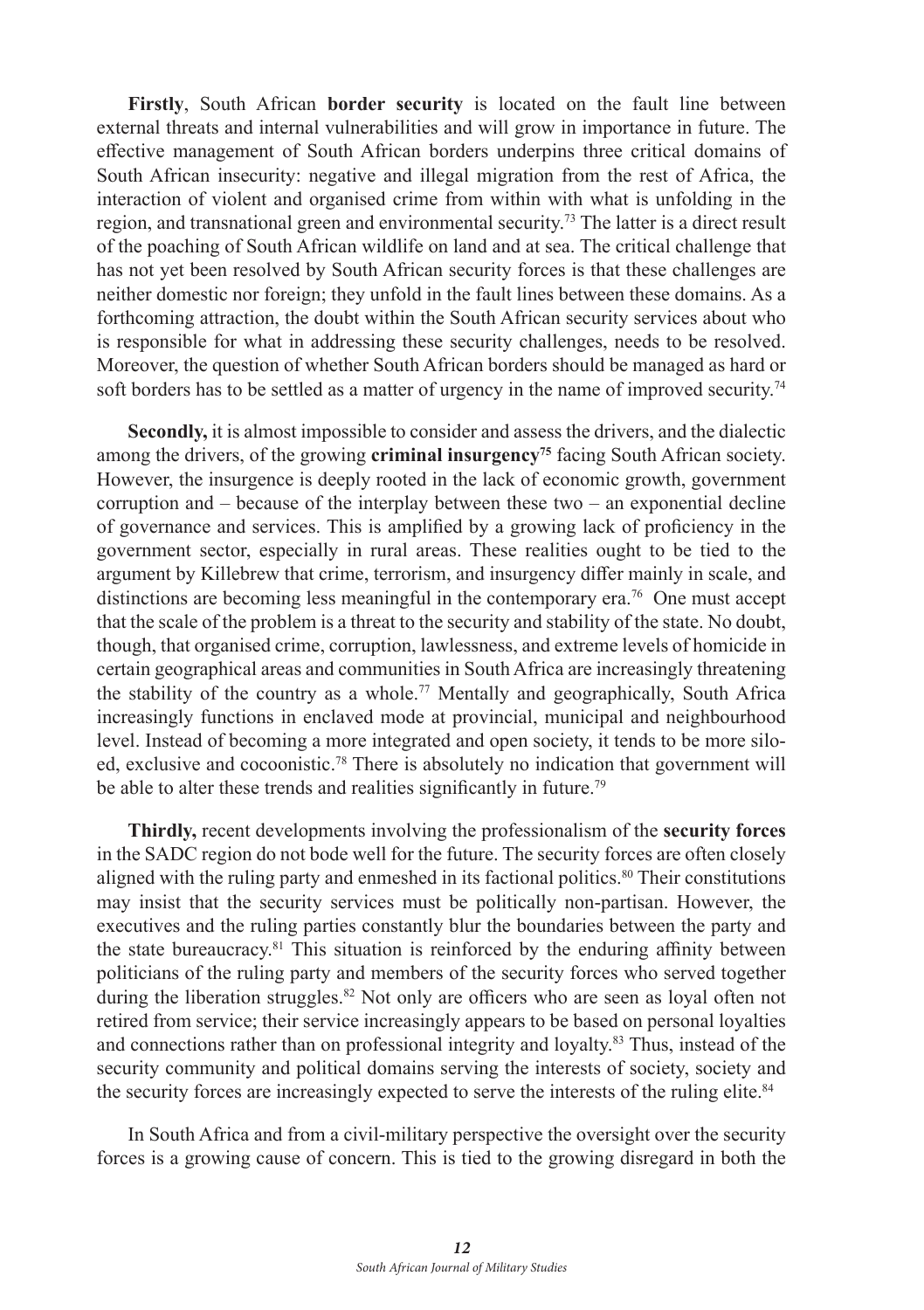executive and the security forces for the position and role of Parliament. Not only are senior members of the security forces reluctant to appear in front of oversight committees of Parliament;<sup>85</sup> they also treat these committees with an attitude of "we are not their clients and [we] only take instruction from the Commander-in-Chief (President Cyril Ramaphosa)".<sup>86</sup> Oversight is also hindered by a growing tendency to cloud all issues of a security nature in excessive secrecy. Obviously, certain matters need to be kept secret.<sup>87</sup> Nevertheless, confidentiality should be informed by the democratic principle of what is in the public interest. As Laurie Nathan points out, higher levels of secrecy tend to lead to less public scrutiny and a greater risk of abuse of power. 88

From a practical and operational perspective, the security forces in South Africa seem to be increasingly reluctant to act and to enforce law and order. This is perhaps a legacy of the Marikana incident.<sup>89</sup> Operational doubt seems to be rooted in several key trends that will be decisive in how security forces in South Africa fulfil their roles in future. A lack of political will or, to put it differently, the difficulty of grassroots-level interpretation of the mixed bag of intentions and double-talk at political and policy level creates tactical confusion and an understanding that there is no institutional or political accountability for operational misfortunes; the individual will be thrown under the bus.<sup>90</sup> Professional trust, up and down the line of command, seems to be lacking. In addition, a lack of sufficient and professional training and experience feeds professional doubt in the security forces. A question in the mind of the individual member of the security forces about precisely how to deal with a particular situation, immediately translates into reluctance to act. Professional behaviour cannot be of a high standard if the training an individual receives is not of a high standard.<sup>91</sup> Moreover, social media scrutiny implies that security forces are under observation at all times and, thus, they are reluctant to act. Unfiltered recording and distribution of security force behaviour are difficult to deal with and, unlike the security forces of more advanced states, the South African security forces have not exploited the benefits of in-time recordings.

**Lastly**, and this is not necessarily part of the threat agenda per se, much of the stability inside the country centres on the ability of **the ruling ANC** alliance to resolve the tensions within the ruling entity in a peaceful and constructive manner. In the process, the ANC needs to deal with a number of ideological, structural and political tensions that threaten to pull the organisation apart. A tension with which the ANC has had to deal since 1994 is the contradiction between the ANC as liberation movement and the ANC as governing entity. As an umbrella movement for liberation, the ANC accommodated ideological diversity. For the ANC as a governing entity, ideological diversity translates into policy vagueness and an absence of clear policy decisions. ANC governance is therefore characterised by incoherence, confusion and even gridlock as policy vacillates to appease various factions.<sup>92</sup>

Another tension is the unstable balance between labour –  $\text{COSATU}^{93}$  by implication  $-$  and the SACP, $94$  on the one hand, and the South African business sector on the other. For the ANC as a ruling entity, this translates into a dichotomy of what is economically essential for South Africa, is often politically unacceptable for the ANC as political movement; and what is politically feasible for the movement is often economically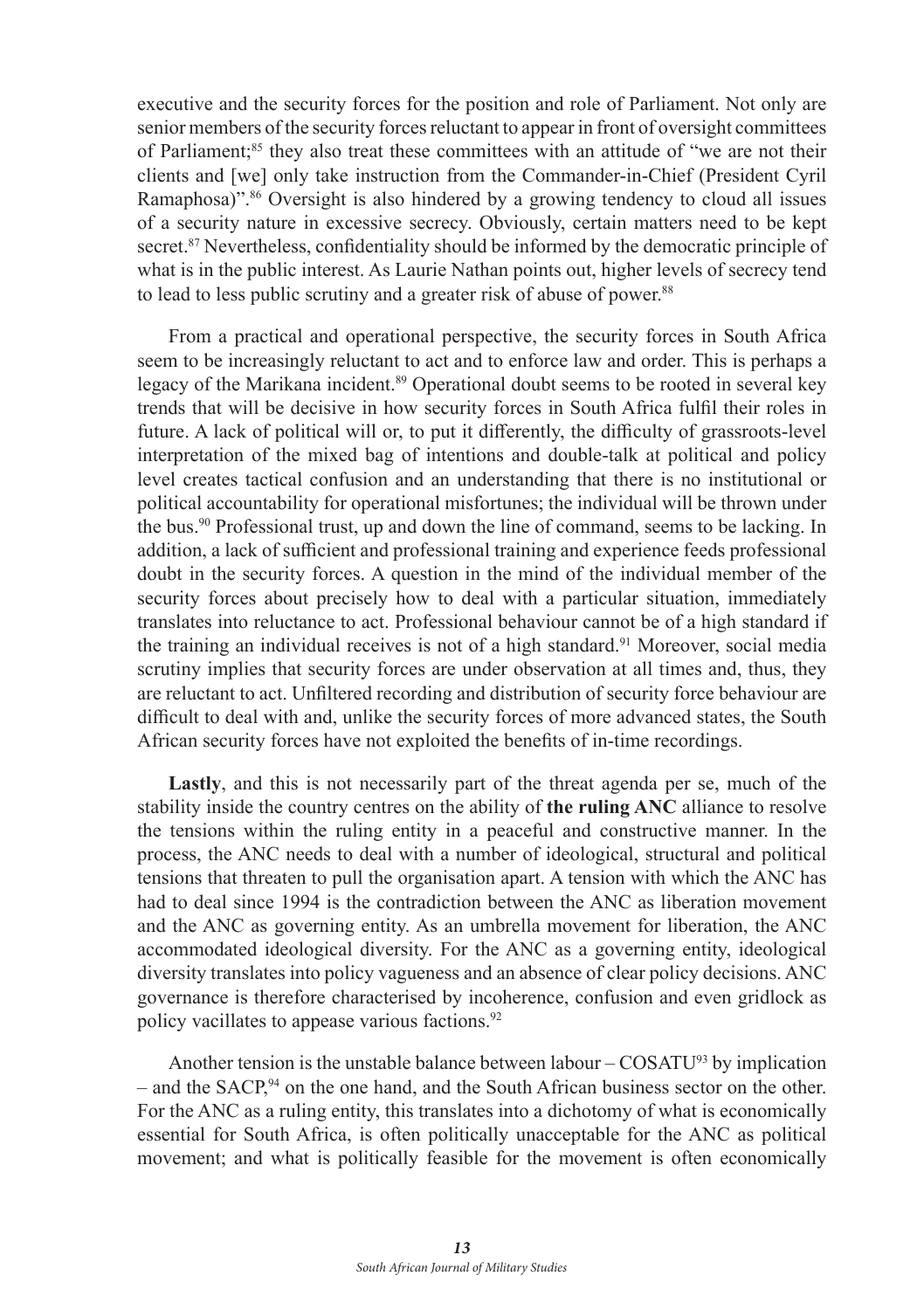destructive for the country.<sup>95</sup> This tension is due to growth in intensity as a virtually bankrupt National Treasurer needs to manage the public sector wage bill and possible job losses. A last tension is the underlying factionalism in the ANC with its roots in economic self-interests, corruption and state capture. The project to repair the integrity of the state has to reveal the depth of the underlying conflict between these different factions within the ANC. The calibrated management of this process of state healing may have a defining effect on the security of the country as a whole.

#### **Conclusions and recommendations**

Looking towards the future from a continental and regional security perspective, outside-of-Africa involvement in African insecurities will affect the South African security and leadership positions directly. Two critical questions drive the South African security debate from this perspective. The first is whether and how South Africa should be involved in regional security instabilities – diplomatically, militarily or economically? The second is what the effect on South African security will be, whether or not the country becomes involved in these regional complex emergencies, probably alongside non-African powers. Mozambique will be the first serious case study. Direct involvement may have a serious knock-on effect. Not doing anything will however have exactly the same outcome.

The negative synergy between a negative democratic agenda, the credibility and legitimacy crisis of politics in South Africa, and a growing culture of political populism and violent protest will sustain political insecurity in South Africa in years to come. The economy will be affected in both an input and output reality. The lack of economic growth and recovery in the wake of the COVID-19 crisis is to become a key driver in the growing process of instability. Political insecurity, violence and uncertainty, at the same time, inhibit South African economic growth, recovery and service delivery. A difficult challenge to manage! From a security perspective, border management and protection should be a matter of priority. Not only should the South African decisionmakers articulate a clear vision in terms of the hard or soft management of South African borders; in the management of South Africa's borders, there should be clarity in terms of precisely who is responsible for what from a security perspective.

It is quite clear that it is perhaps also time to reflect critically on the human security paradigm as a pathway to address the key features of the South African security predicament. At present, very few of the key drivers of the South African security agenda have their roots in the human security domain. In fact, South Africa seems to have come full circle from national security before 1994, to human security under Mandela, to state security under Zuma. However, the problem with a more traditional and state-driven approach to security and – specifically from a security sector perspective – is that the security services increasingly serve out of loyalty and at the behest of the president and the ruling party, not necessarily the citizens or the Constitution.<sup>96</sup> This poses a severe threat to democracy in South Africa and the ability of the country to deal with the key features of the security agenda. The professionalism of the security forces in South Africa should be a matter of priority.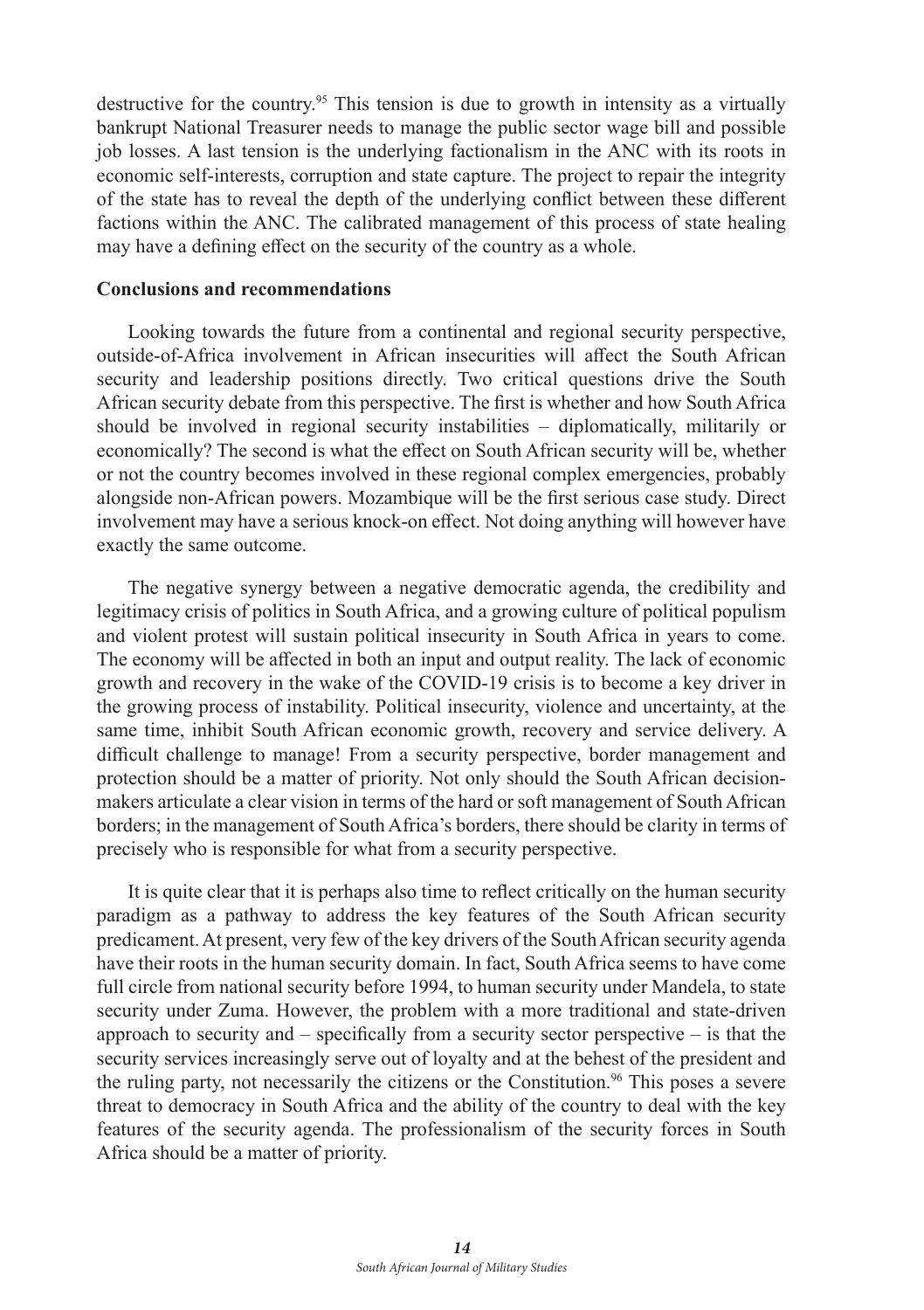The private security industry is indeed a flourishing and, very often, effective alternative in the domestic security domain. Yet, it cannot address the full spectrum of security challenges facing the country. This brings the critical dichotomy of strategy to the fore. If political and security decision-makers are unwilling to make tough decisions on security, they – in fact – abdicate their ability to shape the outcome of South Africa's security predicaments. Strategic reality does not pause for decisions in anticipation of what may be; it necessitates and dictates decisions! Strategic paralysis in the security domain is therefore often catastrophic.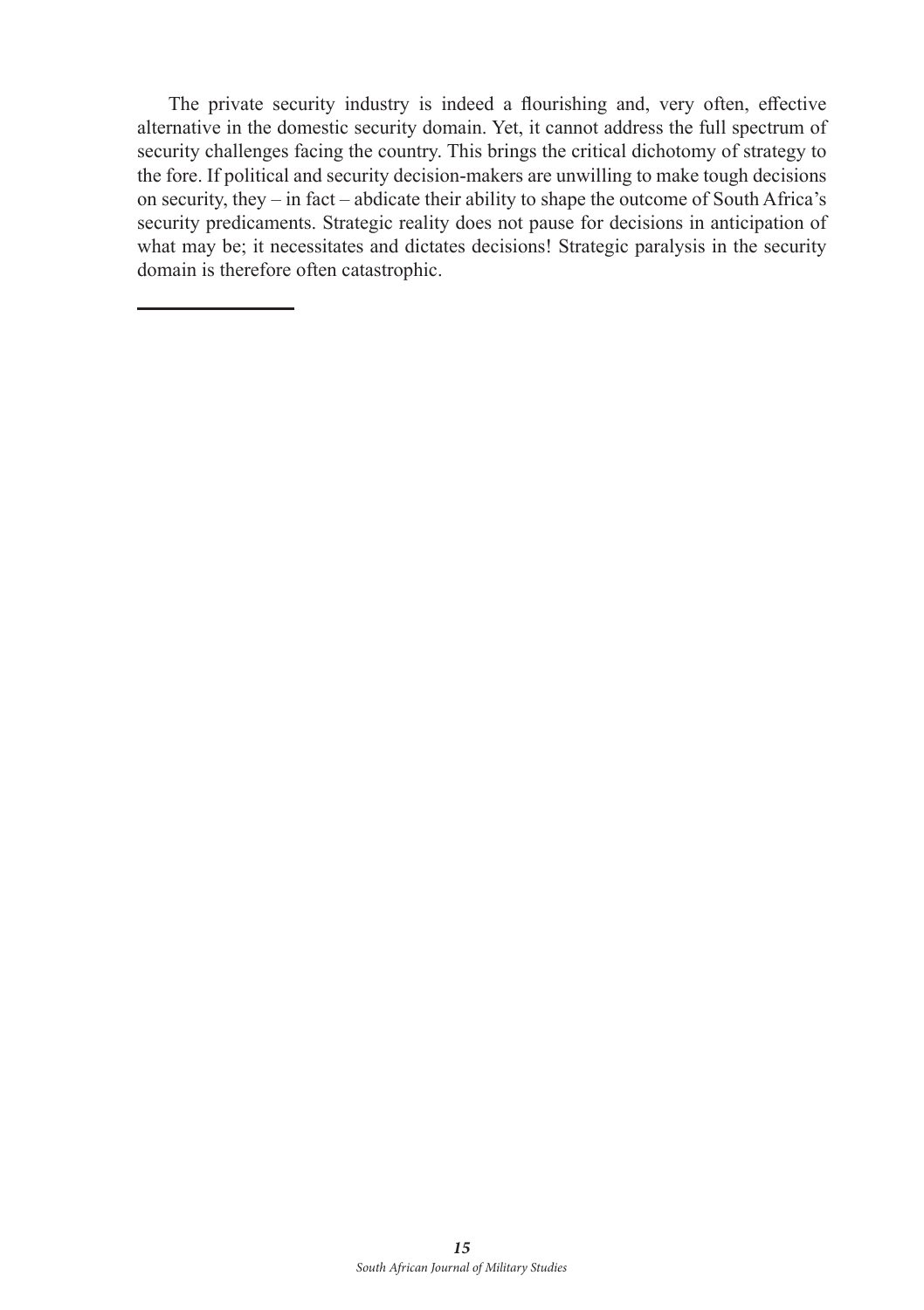# **ENDNOTES**

| <sup>1</sup> Abel Esterhuyse is an Associate Professor and Head of the Department of Strategic Studies at                          |
|------------------------------------------------------------------------------------------------------------------------------------|
| the Faculty of Military Science at Stellenbosch University.                                                                        |
| <sup>2"</sup> South Africa's troubled outlook". Strategic Comments 25/7, 2019. iv-vi. doi:                                         |
| 10.1080/13567888.2019.1668128                                                                                                      |
| <sup>3</sup> United Nations. "What is human security?" No date. Online Publication. <https: <="" td="" www.un.org=""></https:>     |
| humansecurity/what-is-human-security/>Accessed on 15 May 2021.                                                                     |
| <sup>4</sup> United Nations. "Human development report 1994". 1995. <http: <="" default="" hdr.undp.org="" sites="" td=""></http:> |
| files/reports/255/hdr 1994 en complete nostats.pdf>Accessed on 15 May 2021.                                                        |
| <sup>5</sup> Staff Writer. "Here's how South Africa's crime rate compares to actual warzones". <i>Business</i> -                   |
| tech. 18 September 2018. <https: 271997="" businesstech.co.za="" heres-<="" lifestyle="" news="" td=""></https:>                   |
| how-south-africas-crime-rate-compares-to-actual-warzones/>Accessed on 15 May                                                       |
| 2021.                                                                                                                              |
| <sup>6</sup> F Hoffman. "Distilling the essence of strategy". War on the Rocks. 4 November 2020. <https: <="" td=""></https:>      |
| warontherocks.com/2020/08/distilling-the-essence-of-strategy/>Accessed on 15 May                                                   |
| 2021.                                                                                                                              |
| <sup>7</sup> AJ Esterhuyse & G Louw. "The practice of strategy: South African defence in stasis". Defence                          |
| & Security Analysis 34/1. 2018. 53-72. doi: 10.1080/14751798.2018.1421403                                                          |
| <sup>8</sup> The South African intelligence agencies are facing an existential problem in this regard at pres-                     |
| ent. See L Nathan. "Who's keeping an eye on South Africa's spies? Nobody, and that's                                               |
| the problem". The Conversation. 25 September 2017. <https: <="" td="" theconversation.com=""></https:>                             |

whos-keeping-an-eye-on-south-africas-spies-nobody-and-thats-the-problem-84239> Accessed on 15 May 2021.

- 9 See the discussion in the introduction in I van der Waag. *The military history of modern South Africa.* Johannesburg: Jonathan Ball, 2015.
- 10 B Buzan. *People, states & fear: An agenda for international security studies in the post-cold war era*. Sussex: ECPR Press, 2008, 11.
- <sup>11</sup> B Buzan. "New patterns of global security in the twenty-first century". *International Affairs* 67/3. 1991. 432–433. <https://www.jstor.org/stable/pdf/2621945.pdf?refreqid=excelsior%3Adf209ab9ccaf540c5be988b35ab69d5c> Accessed on 15 May 2021.

<sup>12</sup> Fukuyama is known for his book *The end of history and the last man*, which was published in 1992. In the book, Fukuyama argues that following the rise of Western liberal democracy after the Cold War and the disintegration of the former Soviet Union (1991), the world has reached "not just ... the passing of a particular period of post-war history, but the end of history as such: That is, the end-point of mankind's ideological evolution and the universalization of Western liberal democracy as the final form of human government". Stated differently, he argues that the world has entered a period of permanent and sustainable peace. See F Fukuyama, "The end of history?" *The National Interest* 16. Summer 1989. 4.

- <sup>13</sup> See the introduction to J Baylis, JJ Wirtz & CS Gray (eds), *Strategy in the contemporary world*,  $6<sup>th</sup>$  ed. Oxford: Oxford University Press, 2019.
- <sup>14</sup> CS Gray, "So what! The meaning of strategy". *Infinity Journal* 6/1. 2018. 4–7. <https://www. militarystrategymagazine.com/article/So-What-The-Meaning-of-Strategy/> Accessed on 15 May 2021.
- 15 See the introduction to Baylis *et al. op. cit*.
- <sup>16</sup> See K Booth. *Theory of world security.* Cambridge: Cambridge University Press, 2007.
- <sup>17</sup> The 'debate' on the issue of prioritising farm murders in South Africa as a 'priority crime area' is a typical example in this regard.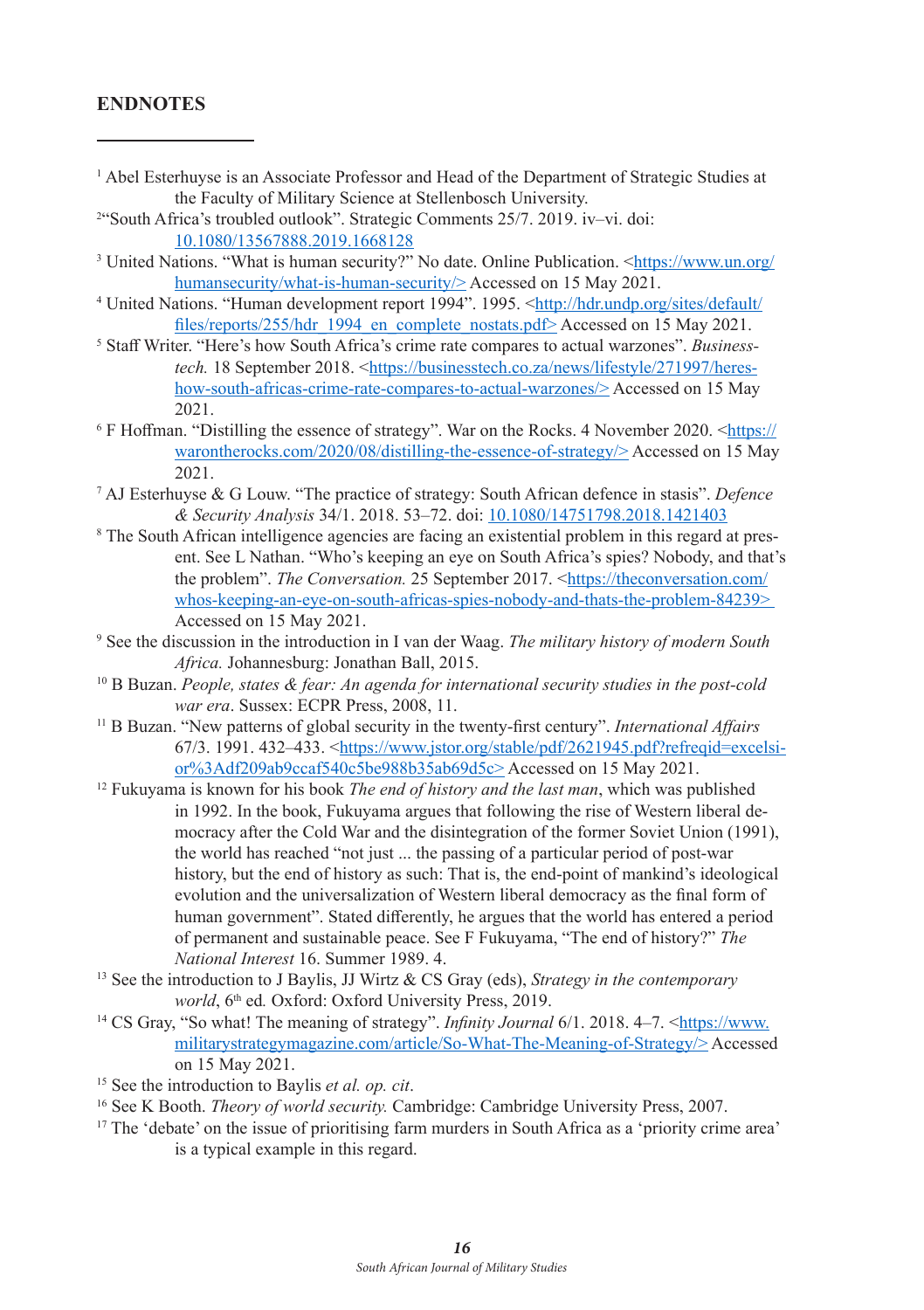- <sup>18</sup> J Baylis & JJ Wirtz. "Introduction: Strategy in the contemporary world". In Baylis *et al. op. cit.*, pp. 1–15.<br><sup>19</sup> Buzan, "New patterns of global security ..." *op. cit.*, pp. 432–433.
- 
- <sup>20</sup> J McArthur & K Rasmussen. "Who actually funds the UN and other multilaterals?" *Order from Chaos.* Brookings. 9 January 2018. <https://www.brookings.edu/blog/order-from-chaos/2018/01/09/who-actually-funds-the-un-and-other-multilaterals/ Accessed on 15 May 2021.
- <sup>21</sup> PB Stares, O Jia, N Tocci, D Jaishankar & A Kortunov. "Perspectives on a changing world order". Discussion Paper Series on Managing Global Disorder No. 1. Council of Foreign Relations. June 2020. <https://cdn.cfr.org/sites/default/files/report\_pdf/discussion-paper-collection\_stares-et-al\_final-with-cover.pdf> Accessed on 15 May 2021.
- 22 D Monyae. "The US, Russia, China and Africa in the evolving global order". UJCI Africa-China Policy Brief No. 3. The University of Johannesburg Confucius Institute. 2017. <http://confucius-institute.joburg/wp-content/uploads/2017/11/UJCI-africa-china-policy-brief-no-3.pdf> Accessed on 15 May 2021.
- <sup>23</sup> F Tomas, TF Husted, A Arieff, L Ploch Blanchard & N Cook. "US assistance to sub-Saharan Africa: An overview"*.* Congressional Research Service. 20 May 2020. <https://www. everycrsreport.com/files/20200520\_R46368\_85b8c6dfb93ce5e04bd19ab939fc-11cd6f8db649.pdf> Accessed on 15 May 2021.
- 24 P Nantulya. "China promotes its party-army model in Africa". *Spotlight*. Africa Center for Strategic Studies. 28 July 2020. <https://africacenter.org/spotlight/china-promotes-its-party-army-model-in-africa/> Accessed on 15 May 2021.
- 25 I Mushekwe. "China places strategic ground to air missiles in Zimbabwe". *Bulawayo 24 News*. 29 August 2018. <https://bulawayo24.com/index-id-news-sc-national-byo-143959.<br>html> Accessed on 15 May 2021.
- <sup>26</sup> C Chien-Kai. "China in Africa: A threat to African countries?" *Strategic Review for Southern Africa* 38/2. 2016. 100–122. <https://www.up.ac.za/media/shared/85/Strategic%20 Review/Vol%2038(2)/chen-pp100-122.zp104540.pdf> Accessed on 15 May 2021; A Kinyondo. "Is China recolonizing Africa? Some views from Tanzania". *World Affairs* 182/2. 2019. 128–164. doi: 10.1177/0043820019839331
- 27 E Beevor & F Berger. "ISIS militants pose growing threat across Africa". IISS. 2 June 2020. <https://www.iiss.org/blogs/analysis/2020/06/csdp-isis-militants-africa> Accessed on 15 May 2021.
- <sup>28</sup> H Kriesi. "Democratic legitimacy: Is there a legitimacy crisis in contemporary politics?" *Politische Vierteljahresschrift* 54/4. 2013. 609–638. <https://www.jstor.org/sta-<br>ble/24201256?seq=1#metadata info tab contents>Accessed on 15 May 2021.
- $29$  This is not necessarily an ideological or scholarly view that is shared by all IR and IPE scholars. They may question the idea that liberal democracy or the liberal political agenda is 'self-destructive'. However, see Chapter 7 titled "Mass protests and riots as the 'new normal' in Africa" in O Ismail. *State of peace and security in Africa (SPSA) report.* Institute for Peace and Security Studies, Addis Ababa University, 2018, 41–47. <https://media.africaportal.org/documents/Reforming\_for\_Peace\_Security\_Africa.
- <sup>30</sup> B Francois. "Inequality and globalization: How the rich get richer as the poor catch up". *Foreign Affairs* 95. 2016. 11–15. <https://heinonline.org/HOL/Page?collection=journals&handle=hein.journals/fora95&id=18&men\_tab=srchresults> Accessed on 15 May 2021.
- <sup>31</sup> Friedman, U, "What is a populist? And is Donald Trump one", *The Atlantic* 27, 2017. <https:// www.theatlantic.com/international/archive/2017/02/what-is-populist-trump/516525/> Accessed on 15 May 2021.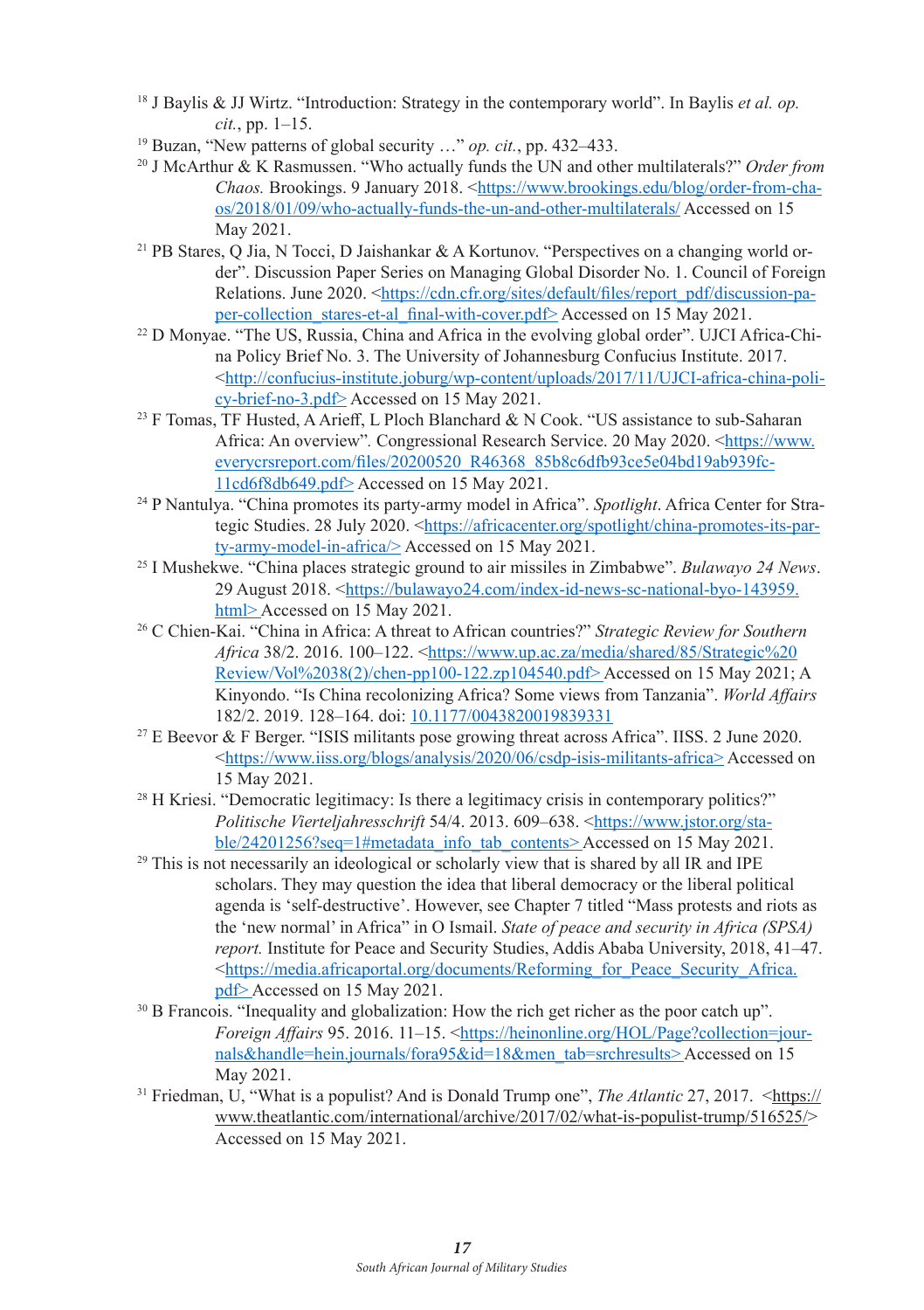- <sup>32</sup> See D Acemoglu. "Trump won't be the last American populist: The conditions that produced him need to be understood to be addressed". *Foreign Affairs.* 6 November 2020. <https://www.foreignaffairs.com/articles/united-states/2020-11-06/trump-wont-belast-american-populist> Accessed on 15 May 2021.
- <sup>33</sup> The Media Online. "Watch: 'We are at war', Daily Maverick's Richard Poplak". 30 September 2020. <https://themediaonline.co.za/2020/09/watch-we-are-at-war-daily-mavericks-richard-poplak/?fbclid=IwAR3Nn6QdX47\_V-tO6PJsEWJLM-UNBxjgY4lbyLEjdmfxnNJkmdP2qUY4M5Q> Accessed on 15 May 2021.
- 34 For an in-depth discussion, see JA Goldstone, EP Kaufmann & MD Toft (eds). *Political demography: How population changes are reshaping international security and national politics*. Oxford: Oxford University Press, 2012.
- 35 See JB Sheldon. "The rise of cyberpower". In Bayliss *et al. op. cit*., pp. 291–307 for an indepth discussion in this regard.
- 36 E Sutherland. "Governance of cybersecurity: The case of South Africa". *The African Journal of Information and Communication* 20. 2017. 83-112. <http://www.scielo.org.za/scielo. php?script=sci\_arttext&pid=S2077-72132017000100005> Accessed on 15 May 2021.
- <sup>37</sup> C Kahla. "SA, Kenya and Nigeria report highest cyber-attacks in Africa". *The South African.* 24 September 2020. <https://www.thesouthafrican.com/technology/cyber-security-south-africa-kenya-nigeria/> Accessed on 15 May 2021.
- <sup>38</sup> Blue Turtle Technologies. "Cyber crime a pandemic hitting the wallet of South African business". 6 August 2020. <https://www.itweb.co.za/content/JN1gPvOYBWPMjL6m> Accessed on 15 May 2021.
- <sup>39</sup> The Presidency, Republic of South Africa. "South Africa scenarios 2025: The future we chose?" September 2018, Slide 70. <https://www.gov.za/sites/default/files/gcis\_docu-<br>ment/201409/sascenarios20250.pdf> Accessed on 15 May 2021.
- <sup>40</sup> P Williams. "War". In P Williams (ed), *Security studies: An introduction*. Routledge, Oxon, 2008, 151–170.
- <sup>41</sup> O Obasanjo. "On the state of peace and security in Africa". *Prism* 5/2. 2015. 10. <https://cco. ndu.edu/Portals/96/Documents/prism/prism\_5-2/PRISM5-2\_On\_the\_State\_of\_Peace.<br>pdf> Accessed on 15 May 2021.
- <sup>42</sup> J Herbst & G Mills. "Emerging risks and opportunities in sub-Saharan Africa". *Prism* 5/2. 2015. 14–29. <https://cco.ndu.edu/Portals/96/Documents/prism/prism\_5-2/ PRISM%20V5N2%20-%20Africa%203\_19.pdf> Accessed on 15 May 2021.
- 43 See the discussion by Paul Williams for an in-depth outline in this regard: P Williams. "Continuity and change in war and conflict in Africa". *Prism* 6/4. 2017. 33–45.
- <sup>44</sup> P Fabricius. "How serious is the Islamic State threat to attack South Africa?" *ISS Today.* 23 July 2020. <https://issafrica.org/iss-today/how-serious-is-the-islamic-state-threat-to-attacksouth-africa> Accessed on 15 May 2021.
- <sup>45</sup> P Collier. "Security threats facing Africa and its capacity to respond". *Prism* 5/2. 2015. 31–41. < https://cco.ndu.edu/Portals/96/Documents/prism/prism\_5-2/PRISM5-2\_Security\_ Threats.pdf> Accessed on 15 May 2021.<br><sup>46</sup> Africa Center for Strategic Studies. "African militant Islamist groups set record for violent ac-
- tivity". *Spotlight*. 21 July 2020. <https://africacenter.org/spotlight/african-militant-islamist-groups-new-record-violent-activity/> Accessed on 15 May 2021.
- 47 *Ibid*.
- 48 E Morier-Genoud. "The jihadi insurgency in Mozambique: Origins, nature and beginning". *Journal of Eastern African Studies* 14/3. 2020. 398. doi: 10.1080/17531055.2020.1789271
- <sup>49</sup> AC Doctor. "The looming influx of foreign fighters in sub-Saharan Africa". War on the Rocks. 18 August 2020. <https://warontherocks.com/2020/08/the-looming-influx-of-foreignfighters-in-sub-saharan-africa/> Accessed on 15 May 2021.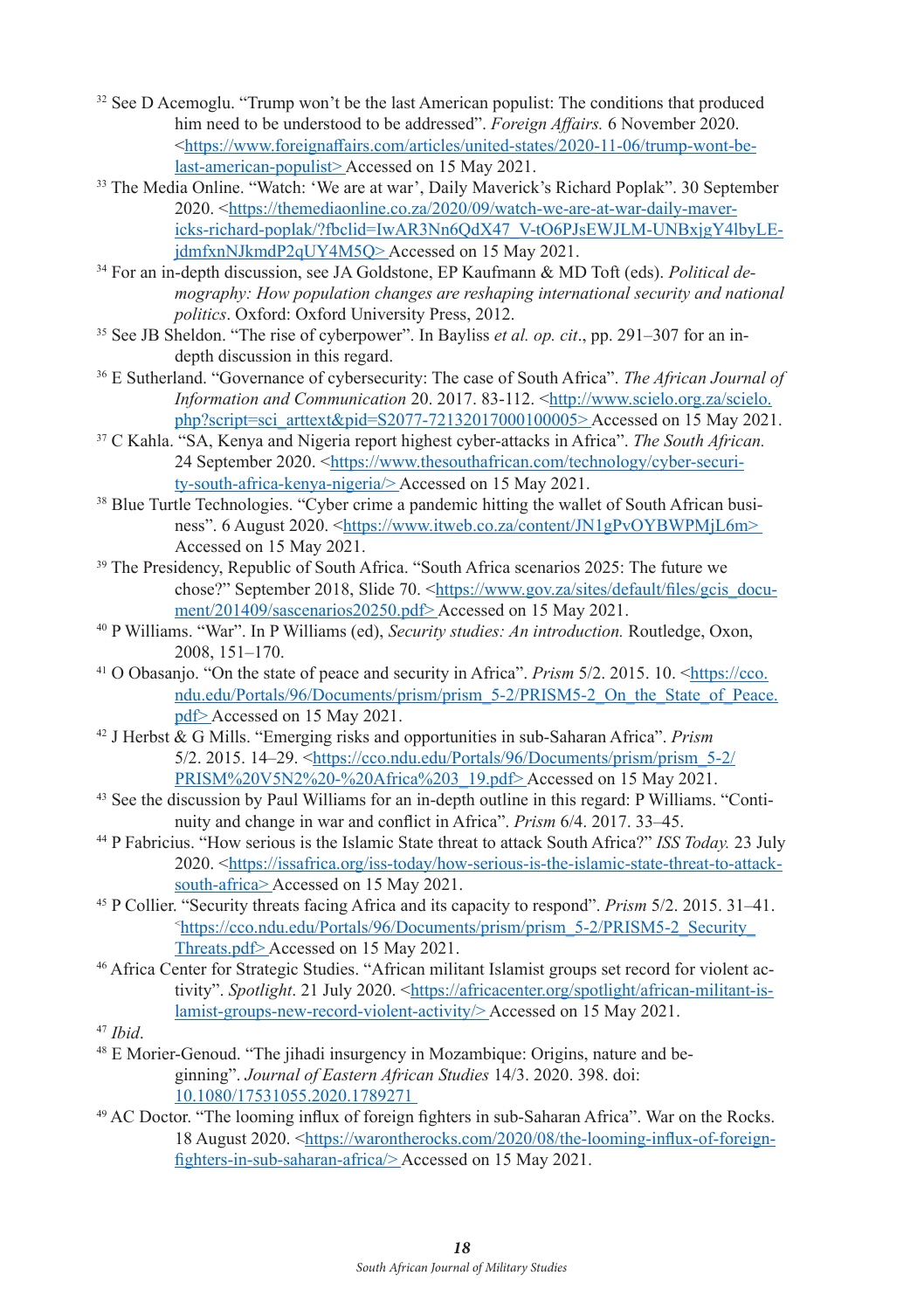- <sup>50</sup> H Decis. "Mozambique insurgency: A port at the centre of a storm". Military Balance Blog. IISS. 1 October 2020. <https://www.iiss.org/blogs/military-balance/2020/10/mozambique-insurgency> Accessed on 15 May 2021.
- <sup>51</sup> AO Henri. "Natural resources curse: A reality in Africa". *Resources Policy* 63. October 2019. 1–13. <https://www.sciencedirect.com/science/article/pii/S0301420719300388><br>Accessed on 15 May 2021.
- $52$  See the excellent discussion in this regard in M Morris & J Fessehaie. "The industrialisation challenge for Africa: Towards a commodities based industrialisation path". *Journal of African Trade* 1/1. 2014. 25–36. <https://www.sciencedirect.com/science/article/pii/ S221485151400005X> Accessed on 15 May 2021.
- <sup>53</sup> P Nguimkeu & A Zeufack. "Manufacturing in structural change in Africa". Policy Research Working Paper No. 8992. World Bank. August 2019. <https://papers.ssrn.com/sol3/ papers.cfm?abstract\_id=3440368> Accessed on 15 May 2021; also see CH Johnson. "Introduction: De-industrialization and globalization". *International Review of Social History* 47. Supplement 10: De-industrialization: Social, Cultural, and Political Aspects. 2002. 27. <https://www.cambridge.org/core/services/aop-cambridge-core/ content/view/B7DAC9E50FB38531DF58485F7F9A1D10/S0020859002000767a.pdf/ de-industrialization-and-globalization.pdf> Accessed on 15 May 2021.
- 54 See Global Initiative against Organized Crime. "Organised Crime Index Africa 2019". 24 September 2019. <https://globalinitiative.net/wp-content/uploads/2019/09/enact\_report. pdf> Accessed on 15 May 2021; also see the webpage "Combating organized crime" of the African Center for Strategic Studies for a more comprehensive understanding of the problem in Africa. <https://africacenter.org/security-topic/combating-organized-crime> Accessed on 15 May 2021.
- <sup>55</sup> V Felbab-Brown. "Wildlife and drug trafficking, terrorism, and human security realities, myths, and complexities beyond Africa". *Prism* 7/4. 2018. 124–136. <https://cco. ndu.edu/Portals/96/Documents/prism/prism7\_4/181204\_FelbabBrown\_PDF.pdf?ver=2018-12-04-161238-260> Accessed on 15 May 2021. 56 S Ellis & M Shaw. "Does organized crime exist in Africa?" *African Affairs* 114/457. 2015.
- 505–528. <https://academic.oup.com/afraf/article/114/457/505/2195165> Accessed on 15 May 2021.
- <sup>57</sup> G Pirio, R Pittelli & Y Adam. "The many drivers enabling violent extremism in northern Mozambique". *Spotlight.* African Center for Strategic Studies. 20 May 2020. <https:// africacenter.org/spotlight/the-many-drivers-enabling-violent-extremism-in-northern-mozambique/> Accessed on 15 May 2021.
- 58 Williams, "Continuity and change …" *op. cit.*, pp. 33–45.
- <sup>59</sup> B Anderson & J Jooste. "Wildlife poaching: Africa's surging trafficking threat". Africa Security Brief No. 28. Africa Center for Strategic Studies. 31 May 2014. <https://africacenter. org/publication/wildlife-poaching-africas-surging-trafficking-threat/> Accessed on 15 May 2021.<br><sup>60</sup> Global Initiative against Organized Crime *op. cit.*, p. 8.<br><sup>61</sup> For a comprehensive analysis of the problem of migration in Africa, see the recently published
- 
- book by V Gumede, SO Oloruntoba & SD Kamga. *Regional integration and migration in Africa: Lessons from Southern and West Africa.* Leiden: Brill, 2020.
- <sup>62</sup> Ismail *op. cit.*, pp. 26–31.<br><sup>63</sup> Department of Economic and Social Affairs, United Nations. "International Migration Report 2015". 2016. <https://www.un.org/africarenewal/sites/www.un.org.africarenewal/files/ MigrationReport2015\_Highlights.pdf> Accessed on 15 May 2021.<br><sup>64</sup> F Maphosa & C Ntau. "Undocumented migrants as Homo Sacer: Cases from Botswana
- and South Africa". *Journal of Asian and African Studies.* 13 August 2020. 1. doi: 10.1177/0021909620946349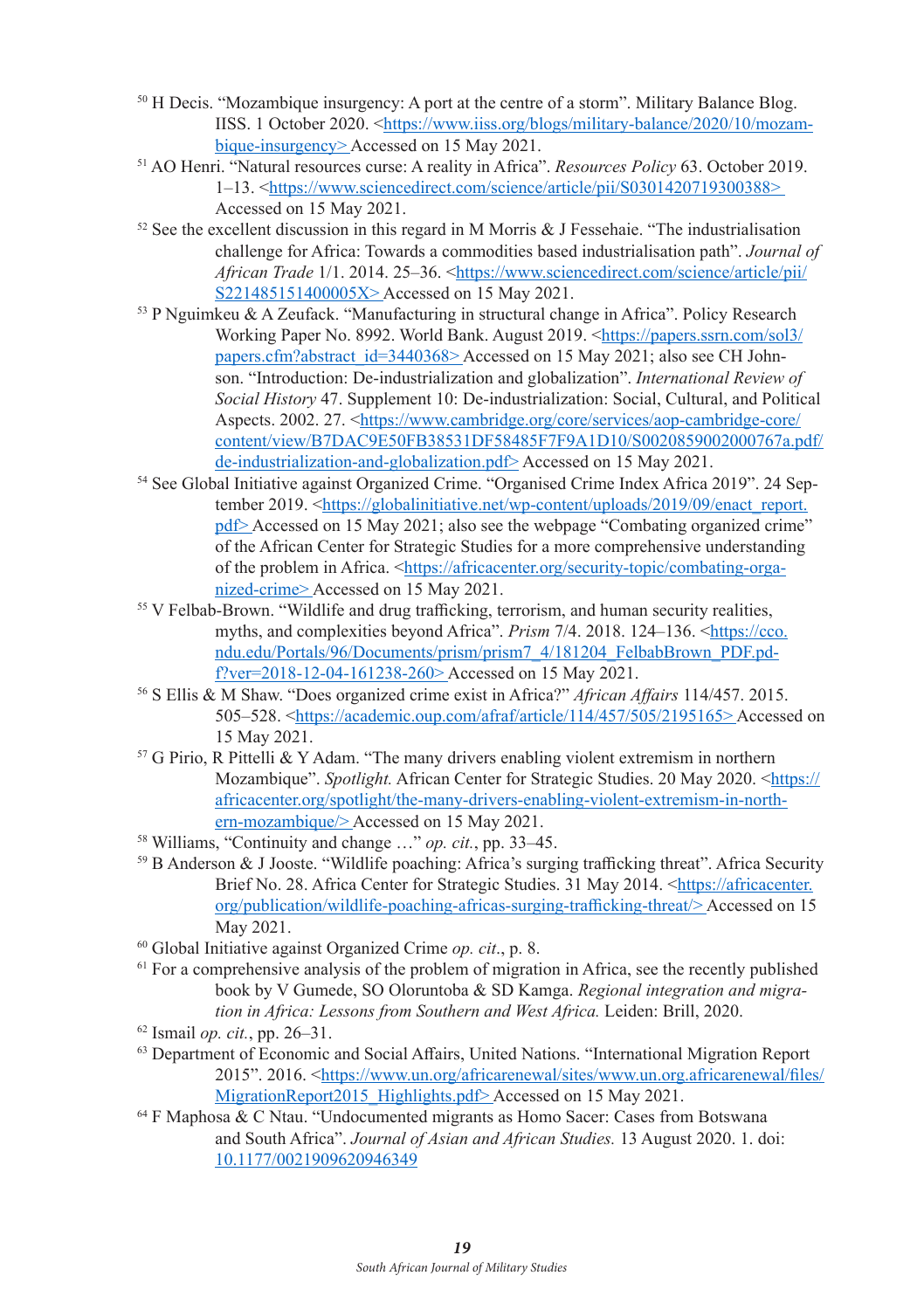- 65 See the discussion in AM Mangu. "Xenophobia and migration in post-apartheid South Africa: Myths and realities". *African Journal of Democracy & Governance* 6/1. 2019. 45–72. <https://journals.co.za/docserver/fulltext/ajdg\_v6\_n1\_a3.pdf?expires=1603797483 &id=id&accname=57845&checksum=B617A795FB6A63015323B1F036E04205>
- $66$  See this research report for an outline of this particular problem in Africa. E Ouédraogo. "Advancing military professionalism in Africa". Research Paper No. 6. Africa Center for Strategic Studies. July 2014. <https://africacenter.org/wp-content/uploads/2016/06/ ARP06EN-Advancing-Military-Professionalism-in-Africa.pdf> Accessed on 15 May
- <sup>67</sup> See HM Howe. *Ambiguous order: Military forces in African states*. London: Lynne Rienner, 2001, Chapter 2: "The roots and results of African military unprofessionalism".
- 68 See, for example, this discussion on the professionalism of the Botswana military in D Henk. "The Botswana Defence Force: Evolution of a professional African military". *African*
- <sup>69</sup> For an interesting discussion on the misuse of military resources in Africa, see P Nantulya. "Resource mismanagement a threat to security in Africa". *Spotlight*. African Center for Strategic Studies. 7 September 2016. <https://africacenter.org/spotlight/re-source-mismanagement-a-threat-to-security-in-africa/>Accessed on 15 Mav 2021.
- $\frac{70}{2}$  See the "Protocol relating to the establishment of the Peace and Security Council of the African Union". <http://www.peaceau.org/uploads/psc-protocol-en.pdf> Accessed on 15 May 2021.
- 71 M Aeby. "SADC The Southern African Arrested Development Community: Enduring challenges to peace and security in southern Africa". The Nordic Africa Institute. 2019. 37. <https://www.diva-portal.org/smash/get/diva2:1351257/FULLTEXT01.pdf> Accessed on 15 May 2021.
- 72 I Liebenberg & R Steenkamp-Fonseca. "South Africa's defence diplomacy in Africa". In I Liebenberg, D Kruijt & S Paranjpe (eds), *Defence diplomacy and national security strategy: Views from the Global South.* Stellenbosch: SUN Press, 2020, 114–118.
- <sup>73</sup> F Mangena. "Open border issues, crime and xenophobia in South Africa: Some ethical insights". *JOCAP – Journal of Contemporary African Philosophy.* May 2020. 28-42. <https://www.domuni.eu/media/opress/jocap\_-\_v\_5.pdf#page=28> Accessed on 15 May 2021.
- <sup>74</sup> MVE Dithebe & TT Mukhuba. "Illegal immigration and the challenge of border control in South Africa". *African Renaissance* 15/2. June 2018. 127–147. <https://journals. co.za/docserver/fulltext/aa\_afren\_v15\_n2\_a7.pdf?expires=1605782569&id=id&accn ame=57845&checksum=2ECC3805A063983978071D8634F463FE> Accessed on 15 May 2021.
- <sup>75</sup> Sullivan defines a criminal insurgency as "the mechanism of the confrontation with the state that results when relationships between organized crime and the state fall into disequilibrium". See JP Sullivan. "Criminal insurgency: Narcocultura, social banditry, and information operations". *Small Wars Journal.* 3 December 2012. Online Publication. <https://smallwarsjournal.com/jrnl/art/criminal-insurgency-narcocultura-social-banditry-and-information-operations#:~:text=Criminal%20insurgency%20is%20the%20 mechanism,the%20state%20fall%20into%20disequilibrium>Accessed on 15 May<br>2021.
- <sup>76</sup> R Killebrew. "Criminal insurgency in the Americas and beyond". *Prism* 2/3. January 2013. 49. <https://cco.ndu.edu/Portals/96/Documents/prism/prism\_2-3/Prism\_33-52\_Killebrew. pdf> Accessed on 15 May 2021.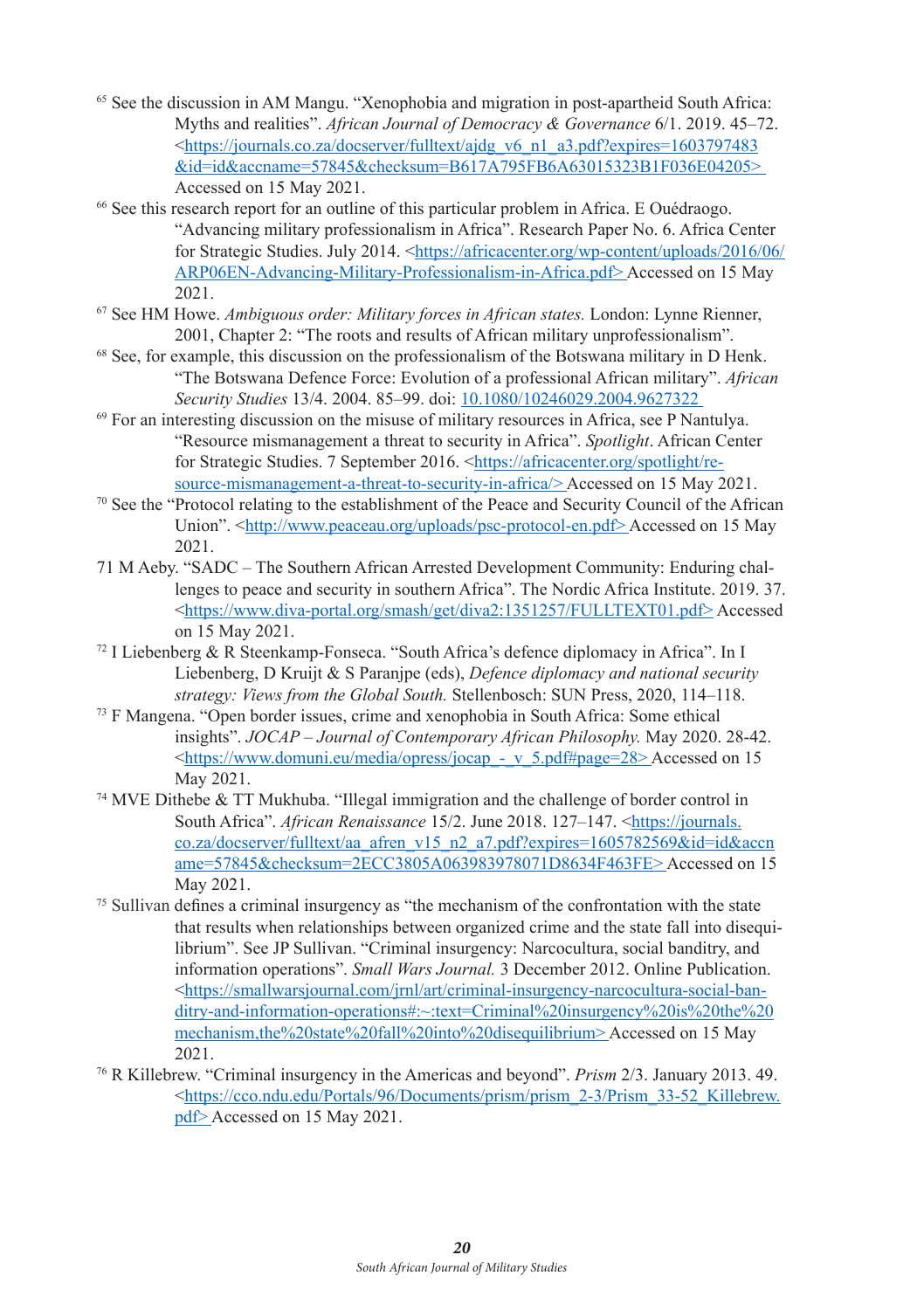- <sup>77</sup> G Lamb. "Police militarisation and the 'war on crime' in South Africa". *Journal of Southern African Studies* 44/5. 2018. 933–949. doi: 10.1080/03057070.2018.1503831
- 78 Remarks by Helen Zille from the Democratic Alliance at a conference titled "South Africa and Africa: Prevaricating at the Precipice?" presented by the Department of Political Studies and Governance, University of the Free State, Osaka School for International Public Policy and the Southern African Centre for Collaboration in Peace and Security Studies, Bloemfontein, 10 February 2020. <https://twitter.com/helenzille/status/12267 92928804298752?lang=en> Accessed on 15 May 2021.
- <sup>79</sup> "Hope and fear in South Africa". *Strategic Comments* 5/4. 1999. 1–2. doi: 10.1080/1356788990544
- 80 J van Wyk. "The executive and the military in South Africa during the Zuma presidency". In R Steven, C Radomir & A Sergio (eds), *Guns & roses: Comparative civil-military relations in the changing security environment.* London: Palgrave Macmillan, 2019, 97–116.
- <sup>81</sup> The resent use of an SAAF plane for party-political purposes for a meeting with Zimbabwe is a textbook example in this regard. See C du Plessis. "ANC says it will repay Zim flight money". *Daily Maverick.* 15 September 2020. <https://www.dailymaverick.co.za/article/2020-09-15-anc-says-it-will-repay-zim-flight-money/> Accessed on 15 May 2021.
- $82$  O van Heerden. "A cautionary tale of power and influence or simply a monumental breach in our national security?" *Daily Maverick.* 2 February 2021. <https://www.dailymaverick.co.za/opinionista/2021-02-02-a-cautionary-tale-of-power-and-influence-or-simplya-monumental-breach-in-our-national-security/> Accessed on 15 May 2021.
- 83 defenceWeb. "Shoke stays on as Chief SANDF". 29 October 2019. <https://www.defenceweb. co.za/featured/shoke-stays-on-as-chief-sandf/> Accessed on 15 May 2021.
- <sup>84</sup> For an in-depth analysis of civil-military relations in South Africa, see the chapter on civil-military relations in L Heinecken. *South Africa's post-apartheid military: Lost in transition and transformation.* Cape Town: UCT Press, 2019, 62–78. <https://www. amazon.com/South-Africas-Post-Apartheid-Military-Transformation/dp/3030337332> Accessed on 15 May 2021.
- <sup>85</sup> defenceWeb. "CSANDF non-appearance at Parliament 'disrespectful'". 19 June 2020. <https:// www.defenceweb.co.za/sa-defence/sa-defence-sa-defence/csandf-non-appearance-at-parliament-disrespectful/> Accessed on 15 May 2021.
- 86 J Gerber. "'You're not our clients. We take instructions from the president' SANDF to MPs amid brutality claims". *News24.* 23 Apr 2020. <https://www.news24.com/news24/ SouthAfrica/News/military-rattles-sabres-amid-complaints-of-heavy-handedness-20200422> Accessed on 18 May 2021. Also see defenceWeb, "Parliamentary committee takes "strong exception" to CSANDF absence". 22nd Jun 2020. <https:// www.defenceweb.co.za/featured/parliamentary-committee-takes-strong-exception-to-csandf-absence/> Accessed 18 May 2021.
- <sup>87</sup> W Janse van Rensburg. "Twenty years of democracy: An analysis of parliamentary oversight of the military in South Africa since 1994". PhD dissertation. Stellenbosch University, 2019. <https://scholar.sun.ac.za/handle/10019.1/105774> Accessed on 15 May 2021.
- <sup>88</sup> L Nathan. "Who's keeping an eye on South Africa's spies? Nobody, and that's the problem". *The Conversation.* 25 September 2017. <https://theconversation.com/whos-keepingan-eye-on-south-africas-spies-nobody-and-thats-the-problem-84239> Accessed on 15 May 2021.
- 89 See P Alexander. "Marikana, turning point in South African history". *Review of African Political Economy* 40/138. 2013. 605–619. doi: 10.1080/03056244.2013.860893